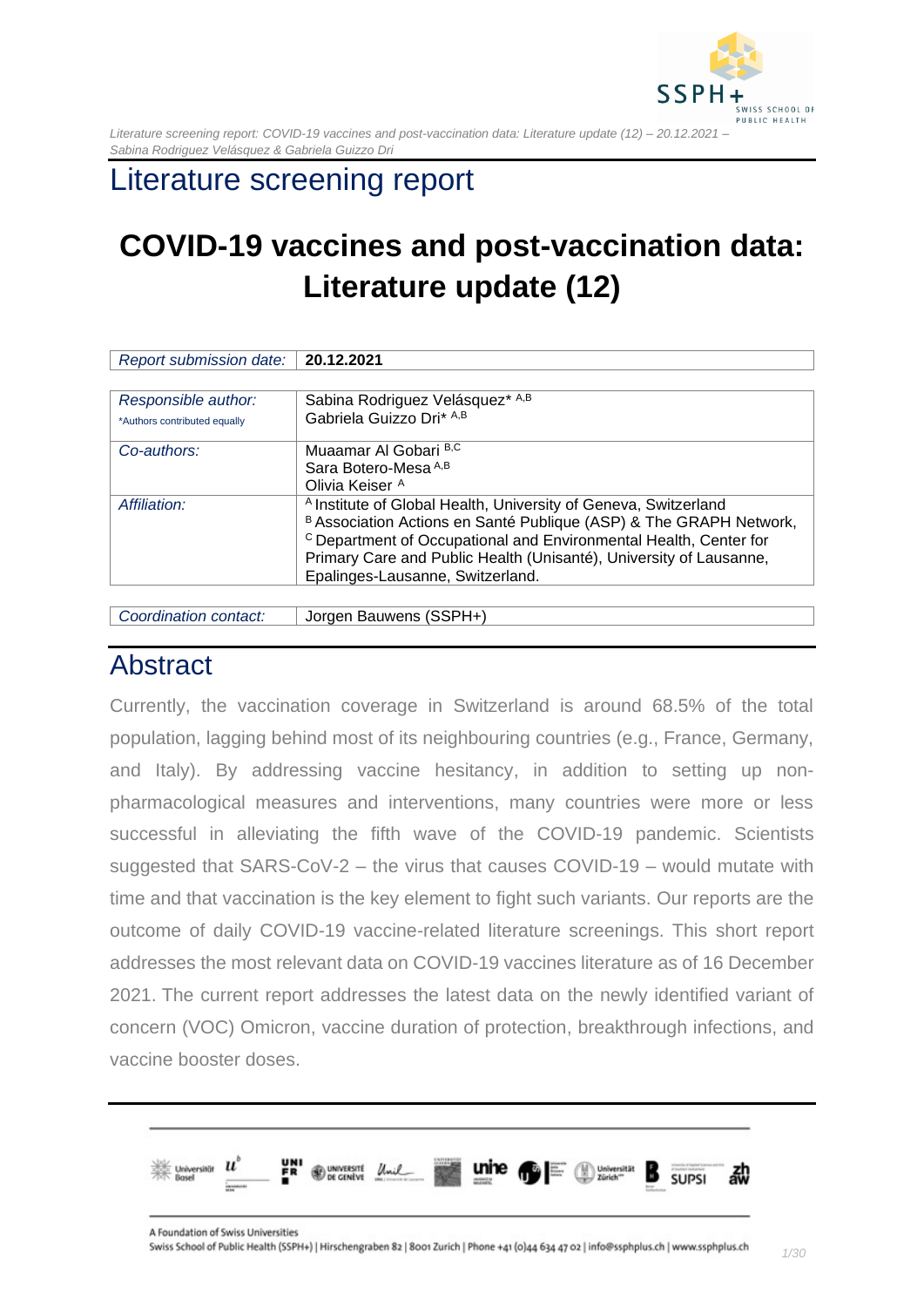

## <span id="page-1-0"></span>**Content**

| Abstract                                                                                  |                |
|-------------------------------------------------------------------------------------------|----------------|
| Content                                                                                   |                |
| Preamble                                                                                  | $\overline{2}$ |
| Background                                                                                |                |
| Questions addressed                                                                       |                |
| Methodology                                                                               |                |
| <b>Results and Findings</b>                                                               |                |
| What do we know so far about the SARS-CoV-2 variant Omicron?                              |                |
| What are the latest updates regarding vaccine waning immunity and duration of protection? |                |
| What is driving breakthrough infections?                                                  |                |
| What is the latest data on COVID-19 booster doses?                                        |                |
| References                                                                                |                |
|                                                                                           |                |

### <span id="page-1-1"></span>*Preamble*

*A large number of scientific publications become available on a daily basis, reflecting the rapid development of knowledge and progress of science on COVID-19 related issues. Leading authorities should base decisions or policies on this knowledge; hence they need to master the actual state of this knowledge. Due to the large number of publications shared daily, decision makers heavily depend on accurate summaries of these publications, in the different public health domains. Therefore, the authors of this report were mandated by the Swiss School of Public Health plus (SSPH+), upon request of the Federal Office of Public Health (FOPH), to inform the FOPH on recent findings from the literature.*

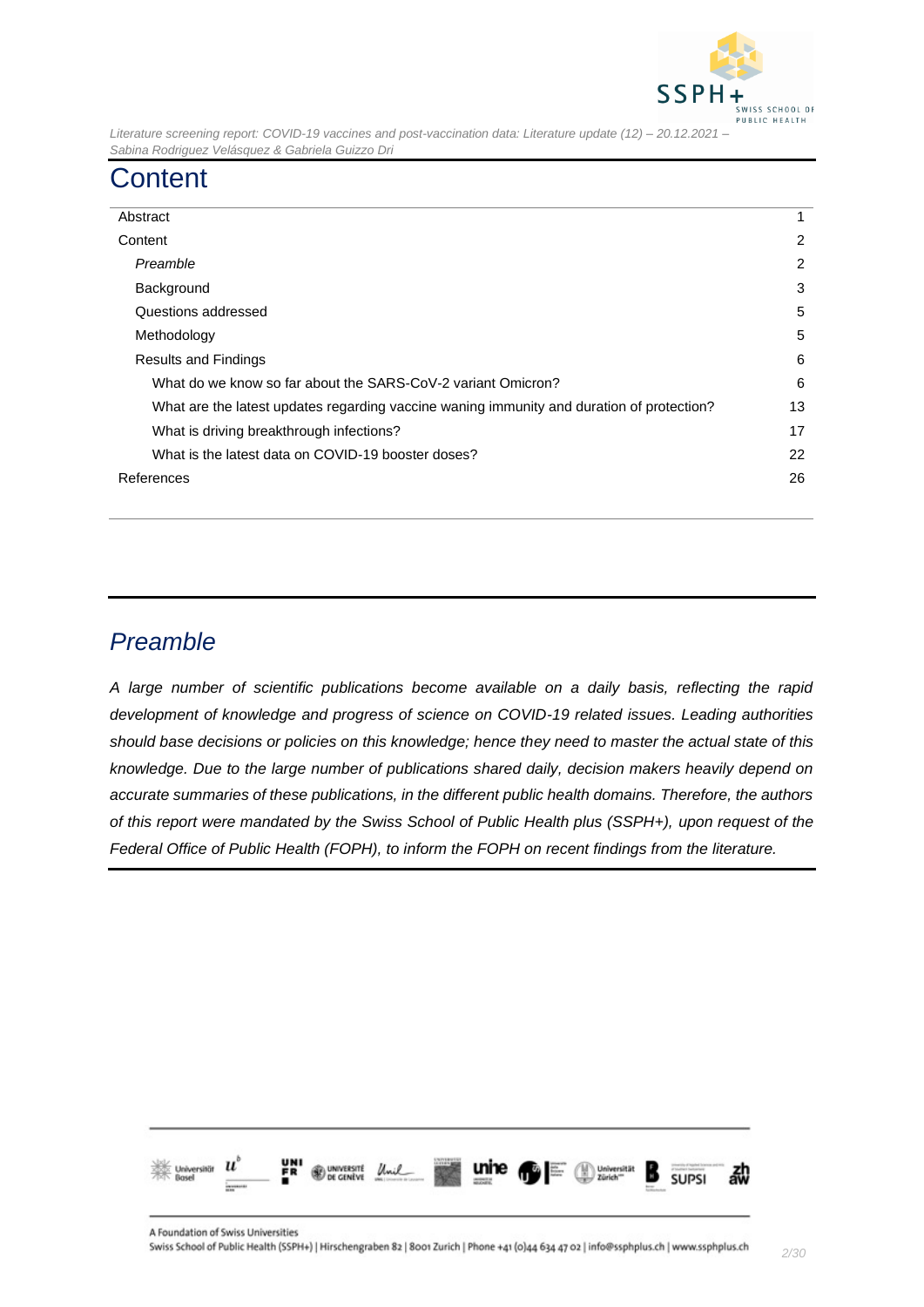

## <span id="page-2-0"></span>**Background**

At the start of 2021, vaccination rollouts demonstrated high vaccine effectiveness against the original SARS-CoV-2 strain; however, concerns about vaccine immunity waning and vaccine effectiveness against variants of concern (VOC), long-term immunogenicity, and viral transmissibility arise.

A study that analysed global vaccine data across 187 countries between 20 December 2020 and 25 April 2021, analysed the correlation between the administration of vaccines and daily COVID-19 cases and deaths. The study concluded that COVID-19 cases and deaths would reduce by **24.43% (95% CI, 18.89-29.59)** and **13.32% (95% CI, 3.81-21.89)** if 10,000 persons become fully vaccinated per day, respectively<sup>1</sup>. However, the study stopped collecting and analysing data in April 2021, a period of mostly Alpha variant predominance, and multiple new variants with mutations able to escape vaccine immunity have emerged since. Given the emergence of VOCs such as the Delta (B.1.617.2) and the recently identified Omicron (B.1.1.529) strain, mutations on the SARS-CoV-2 spike protein partially evade vaccine immunity<sup>2</sup> and the original vaccine-induced herd immunity threshold must be updated<sup>3</sup>.

The Omicron strain encompasses several mutations that evade vaccine-induced immunity given that all manufactured vaccines express the ancestral SARS-CoV-2 Spike (S) glycoprotein (the S glycoprotein, in addition to its antigenic domains and epitopes generate neutralizing antibodies against SARS-CoV-2 infection)<sup>4</sup>. As a result, immune responses against the Omicron variant are decreased by when compared to the original wild-type strain<sup>5</sup>.

Despite reports of waning vaccine immunity, the latest data continues to demonstrate that COVID-19 vaccines are effective against symptomatic and severe COVID-19 infection,

<sup>5</sup> Reduced neutralization of SARS-CoV Omicron B.1.1.529 variant by post-immunization serum. *medRxiv.*  <https://www.medrxiv.org/content/10.1101/2021.12.10.21267534v1>



<sup>1</sup> The effect of the COVID-19 vaccine on daily cases and deaths based on global vaccine data. *Vaccines.* <https://www.mdpi.com/2076-393X/9/11/1328/htm>

<sup>2</sup> Mutations of SARS-CoV-2 spike protein: Implications on immune evasion and vaccine induced-immunity. *Seminars in Immunology.* <https://www.sciencedirect.com/science/article/pii/S1044532321000646?via%3Dihub>

<sup>3</sup> The herd immunity threshold must be updated for multi-vaccine strategies and multiple variants. *Scientific Reports.* <https://www.nature.com/articles/s41598-021-00083-2>

<sup>4</sup> SARS-COV-2 vaccines based on the Spike glycoprotein and implications of new viral variants. *Frontiers in Immunology*. <https://www.frontiersin.org/articles/10.3389/fimmu.2021.701501/full>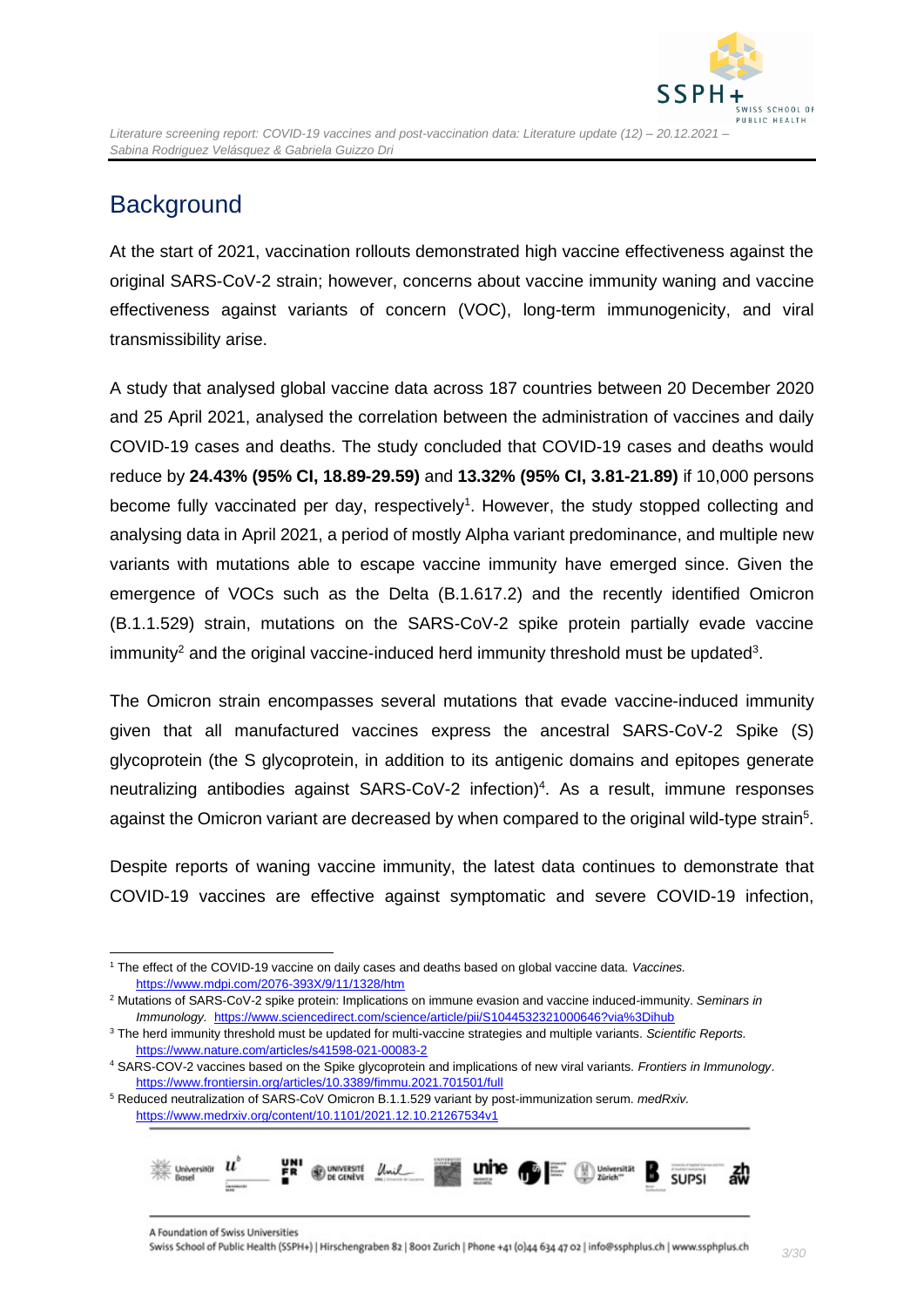

hospitalizations, and deaths. Nevertheless, a third dose of COVID-19 vaccines has demonstrated to boost up the waning immunity and provide a high protection against the illness, hospitalizations, and the more infectious variants, particularly the newly identified Omicron strain. Multiple countries, including Switzerland, have now expanded their vaccination mandate to allow the general population to receive their third booster dose and vaccinate children.

As WHO EUL approved vaccines continue to be administered throughout the world, the scientific community continues to develop and test the efficacy, safety, tolerability, and immunogenicity of numerous COVID-19 vaccine candidates.

<span id="page-3-0"></span>This short December report provides an in-depth summary of the latest published data regarding COVID-19 vaccine effectiveness, particularly against the Omicron variant. Our report covers the following questions/points:

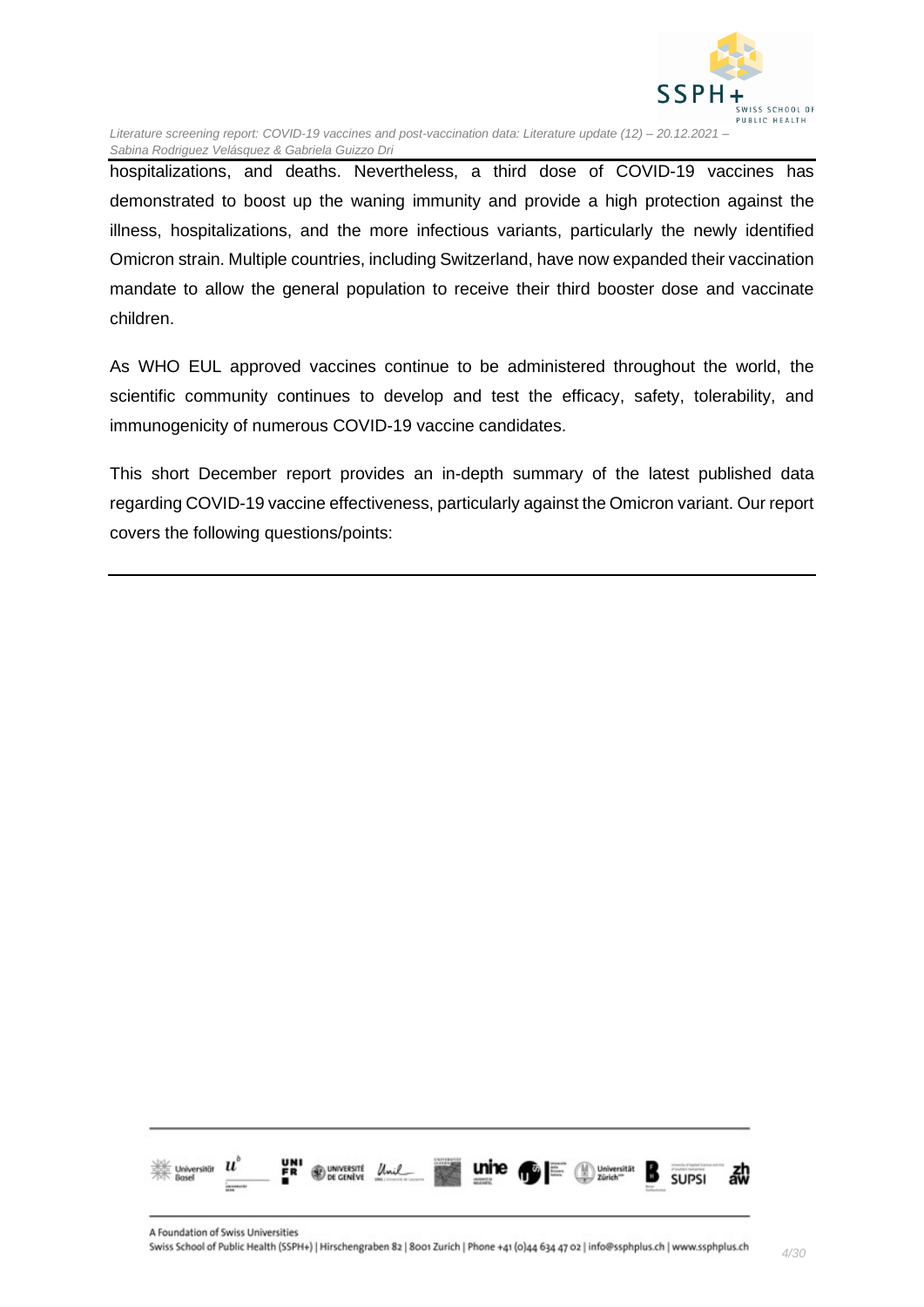

### Questions addressed

- What do we know so far about the SARS-CoV-2 variant Omicron?
- What are the latest updates regarding vaccine waning immunity and duration of protection?
- What is influencing breakthrough infections?
- What is the latest data on COVID-19 booster doses?

### <span id="page-4-0"></span>Methodology

<span id="page-4-1"></span>The current report screened the databases of PubMed, Embase, medRxiv, bioRxiv, SSRN, Cochrane, and clinical trial databases such as ClinicalTrials and WHO Trial registry for vaccine-related literature as of 16 December 2021. We focused on studies that would help to discuss the points raised above. For more information on the methodology, please refer to previous reports<sup>6</sup>.

<sup>6</sup> COVID-19 vaccines: efficacy and safety (Literature Review 1). *Swiss School of Public Health*. [https://www.bag.admin.ch/dam/bag/de/dokumente/mt/k-und-i/aktuelle-ausbrueche-pandemien/2019](https://www.bag.admin.ch/dam/bag/de/dokumente/mt/k-und-i/aktuelle-ausbrueche-pandemien/2019-nCoV/Literaturrecherchen/literaturrecherchen_covid-19-impfstoffe_20210209.pdf.download.pdf/20210209_Literaturrecherchen_Covid-19-Impfstoffe_EN.pdf) [nCoV/Literaturrecherchen/literaturrecherchen\\_covid-19](https://www.bag.admin.ch/dam/bag/de/dokumente/mt/k-und-i/aktuelle-ausbrueche-pandemien/2019-nCoV/Literaturrecherchen/literaturrecherchen_covid-19-impfstoffe_20210209.pdf.download.pdf/20210209_Literaturrecherchen_Covid-19-Impfstoffe_EN.pdf) [impfstoffe\\_20210209.pdf.download.pdf/20210209\\_Literaturrecherchen\\_Covid-19-Impfstoffe\\_EN.pdf](https://www.bag.admin.ch/dam/bag/de/dokumente/mt/k-und-i/aktuelle-ausbrueche-pandemien/2019-nCoV/Literaturrecherchen/literaturrecherchen_covid-19-impfstoffe_20210209.pdf.download.pdf/20210209_Literaturrecherchen_Covid-19-Impfstoffe_EN.pdf)

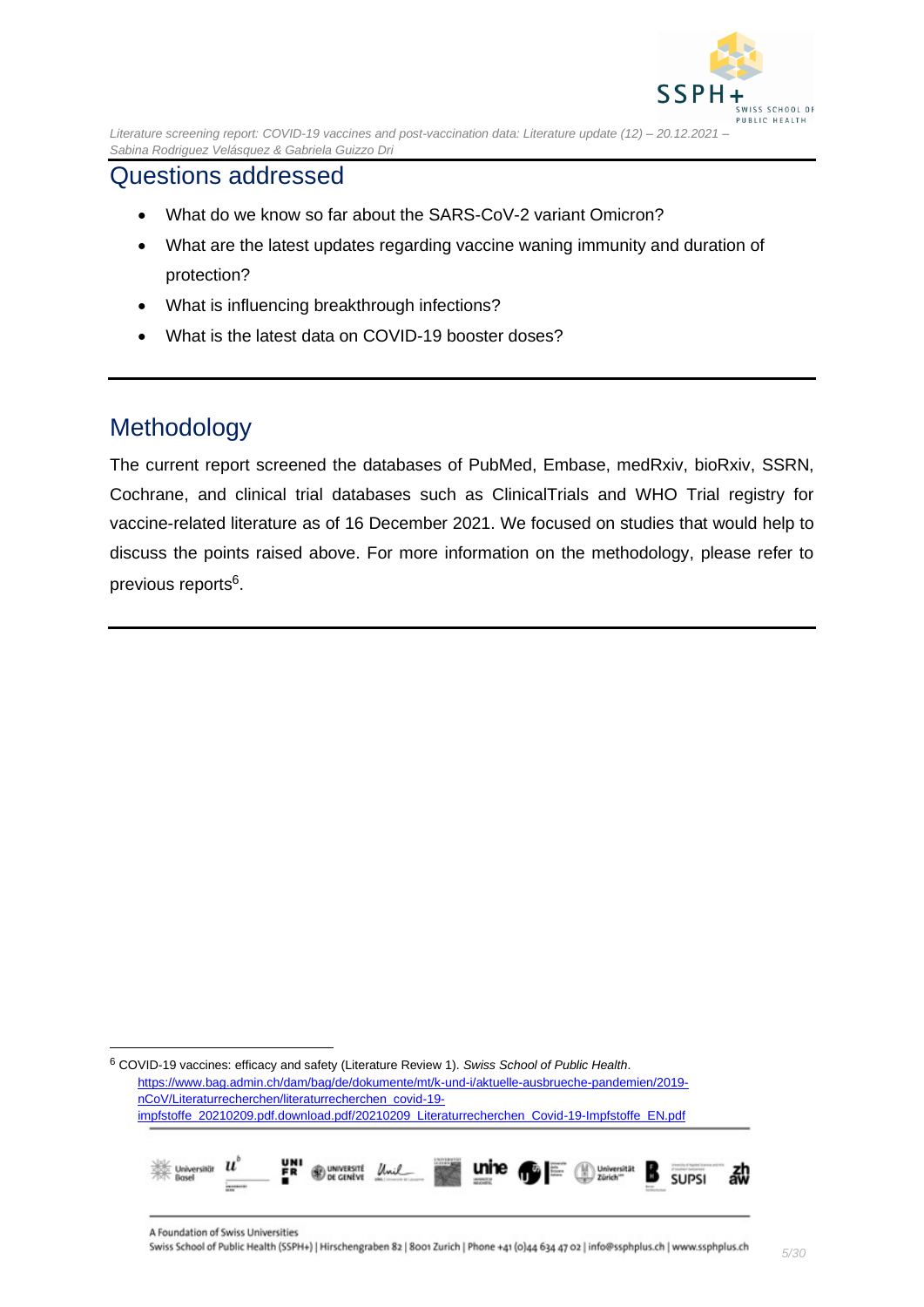

### Results and Findings

### <span id="page-5-0"></span>What do we know so far about the SARS-CoV-2 variant Omicron?

#### **Summary:**

On 25 November 2021, a new variant of concern, later named Omicron (B.1.1.529), was firstly reported and detected in South Africa and Botswana. The Omicron variant was identified to contain several mutations on the spike glycoprotein leading to a higher affinity to the ACE-2 domain of the SARS-CoV-2 virus<sup>7,8</sup>. Although not confirmed, this increased affinity could impact the behavior of the virus in terms of its ability to spread, escape existing immunity, and the severity of illnesses it causes. Results estimating the Omicron doubling time have estimated a doubling time ranging from **1.5 to 3 days**<sup>9</sup> with a study estimating **3.38 days** (95% CI, 3.18-3.6) suggesting that the new variant could cause abrupt outbreaks of COVID-19 epidemics<sup>10</sup>. Even though information on the transmissibility and the severity of disease are not yet clear, few studies and preliminary analyses on the effect of the new variant on the efficacy, effectiveness, and immunogenicity of vaccines and booster doses have been released. Based on results examining the effects of the Omicron variant on the immunogenicity induced by the two-dose COVID-19 vaccines, a **11.4 to 84-fold decrease** in mean neutralization titers was reported in comparison to either the wild-type or the Delta variant<sup>11,12,13,14</sup>. By reducing the vaccine-induced immunogenicity of COVID-19 vaccines, the effectiveness of vaccines against symptomatic infection caused by Omicron are expected to be impacted. One study estimated the effectiveness of the BNT162b2 vaccine to be quickly drop to **48.5% (95% CI, 24.3-65.0)** 10-14 weeks

<sup>14</sup> Booster of mRNA-1273 Vaccine Reduces SARS-CoV-2 Omicron Escape from Neutralizing Antibodies. *medRxiv.*  <https://www.medrxiv.org/content/10.1101/2021.12.15.21267805v1>



<sup>7</sup> The Omicron variant increases the interaction of SARS-CoV-2 spike glycoprotein with ACE2. *bioRXiv*. <https://www.biorxiv.org/content/10.1101/2021.12.06.471377v2>

<sup>8</sup> Structural insights of SARS-CoV-2 spike protein from Delta and Omicron variants. *bioRxiv.* <https://www.biorxiv.org/content/10.1101/2021.12.08.471777v1>

<sup>9</sup> Enhancing Readiness fro Omicron (B.1.1.529) Technical Brief and Priority Actions for Member States. *WHO Technical Document.* [https://www.who.int/publications/m/item/enhancing-readiness-for-omicron-\(b.1.1.529\)-technical-brief-and](https://www.who.int/publications/m/item/enhancing-readiness-for-omicron-(b.1.1.529)-technical-brief-and-priority-actions-for-member-states)[priority-actions-for-member-states](https://www.who.int/publications/m/item/enhancing-readiness-for-omicron-(b.1.1.529)-technical-brief-and-priority-actions-for-member-states)

<sup>&</sup>lt;sup>10</sup> Omicron strain spreads with the doubling time of 3.2-3.6 days in South Africa province of Gauteng that achieved herd immunity to Delta variant. *medRxiv.* <https://www.medrxiv.org/content/10.1101/2021.12.08.21267494v1.full-text>

<sup>11</sup> Reduced neutralization of SARS-CoV Omicron B.1.1.529 variant by post-immunization serum. *medRxiv.*  <https://www.medrxiv.org/content/10.1101/2021.12.10.21267534v1>

 $12$  SARS-CoV-2 Omicron has extensive but incomplete escape of Pfizer BNT162b2 elicited neutralization and requires ACE2 for infection. *medRxiv.* <https://www.medrxiv.org/content/10.1101/2021.12.08.21267417v2>

<sup>13</sup> Pfizer and BioNTech Provide Update on Omicron Variant. [press release] *Pfizer and BioNTech.*  <https://www.pfizer.com/news/press-release/press-release-detail/pfizer-and-biontech-provide-update-omicron-variant>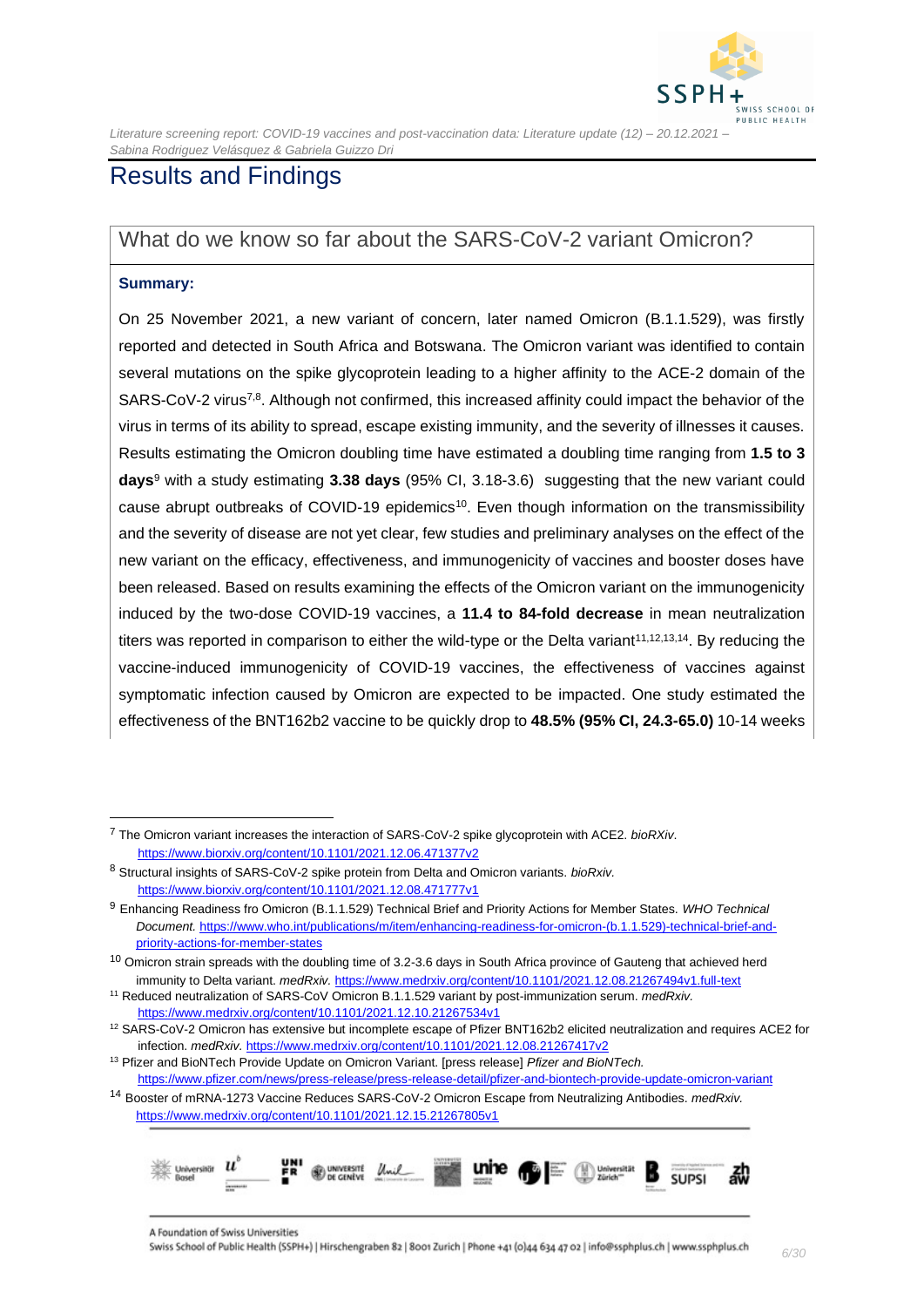

following the second dose, and **34-37%** from 15 weeks following the second dose<sup>15</sup>. Nevertheless, results based on preliminary laboratory studies demonstrate that three doses of the Pfizer-BioNTech COVID-19 vaccine neutralize the Omicron variant and increase the antibody titers by **25-fold** compared to two doses<sup>8</sup> and to have an effectiveness against symptomatic infection of **75.5% (95%**  CI, 56.1-86.3)<sup>9</sup>. Similar results can also be seen with the administration of other booster doses such as the mRNA-1273 vaccine. Overall, the vaccine-induced immunity of the current COVID-19 vaccines have shown to decrease in comparison to the wild-type and even Delta variant, while the administration of a booster dose has shown to provide a better protection against the new variant.

#### **Results:**

#### **Immunogenicity:**

#### *Two-doses:*

With the newly identified SARS-CoV-2 variant Omicron containing the most mutations thus far, the immunogenicity obtained by COVID-19 vaccines and natural infections might be compromised. This might be the case, as many of the mutations associated with the Omicron variant have been found in areas that are likely bound by neutralizing antibodies. Multiple studies have shown reduced neutralization of SARS-CoV-2 Omicron in previously vaccinated individuals. This is the case of a study performing neutralization assays on sera from seronegative individuals vaccinated with two doses of the Oxford-AstraZeneca vaccine (ChAdOx1) or Pfizer-BioNTech (BNT162b2) vaccine while using an isolate of Omicron obtained from an infected case in the UK (1). The samples of sera were obtained four weeks following the administration of the second dose. Based on the results, the mean neutralization titres of participants who received homologous BNT162b2 **dropped 29.8-fold** for the Omicron variant compared to the wild-type, **10.3-fold** compared to the Beta variant, and **25.1-fold**  compared to the Delta variant (1). As for participants who received homologous ChAdOx1, the mean neutralization titres dropped to **below the detectable threshold** in all but one participant (1).

Another study, also examining the neutralization efficacy of vaccine-elicited sera against Omicron, discovered similar results to the previous study. The in vitro study used peripheral blood from double or triple vaccinated individuals who received BNT162b2, mRNA-1273, or ChAdOx1 (2). Based on the results, individuals who received the full jab of BNT162b2 6 months ago had a **11.4-fold reduction** in neutralization against the Omicron variant compared to the Delta variant (from 47% neutralization to 0%, respectively), while individuals who received the full jab of mRNA-1273 6 months ago had a **20-fold reduction** in neuralization against Omicron compared to Delta (from 50% neutralization to

<sup>&</sup>lt;sup>15</sup> Effectiveness of COVID-19 vaccines against the Omicron (b.1.1529) variant of concern. [https://khub.net/documents/135939561/430986542/Effectiveness+of+COVID-](https://khub.net/documents/135939561/430986542/Effectiveness+of+COVID-19+vaccines+against+Omicron+variant+of+concern.pdf/f423c9f4-91cb-0274-c8c5-70e8fad50074)[19+vaccines+against+Omicron+variant+of+concern.pdf/f423c9f4-91cb-0274-c8c5-70e8fad50074](https://khub.net/documents/135939561/430986542/Effectiveness+of+COVID-19+vaccines+against+Omicron+variant+of+concern.pdf/f423c9f4-91cb-0274-c8c5-70e8fad50074)

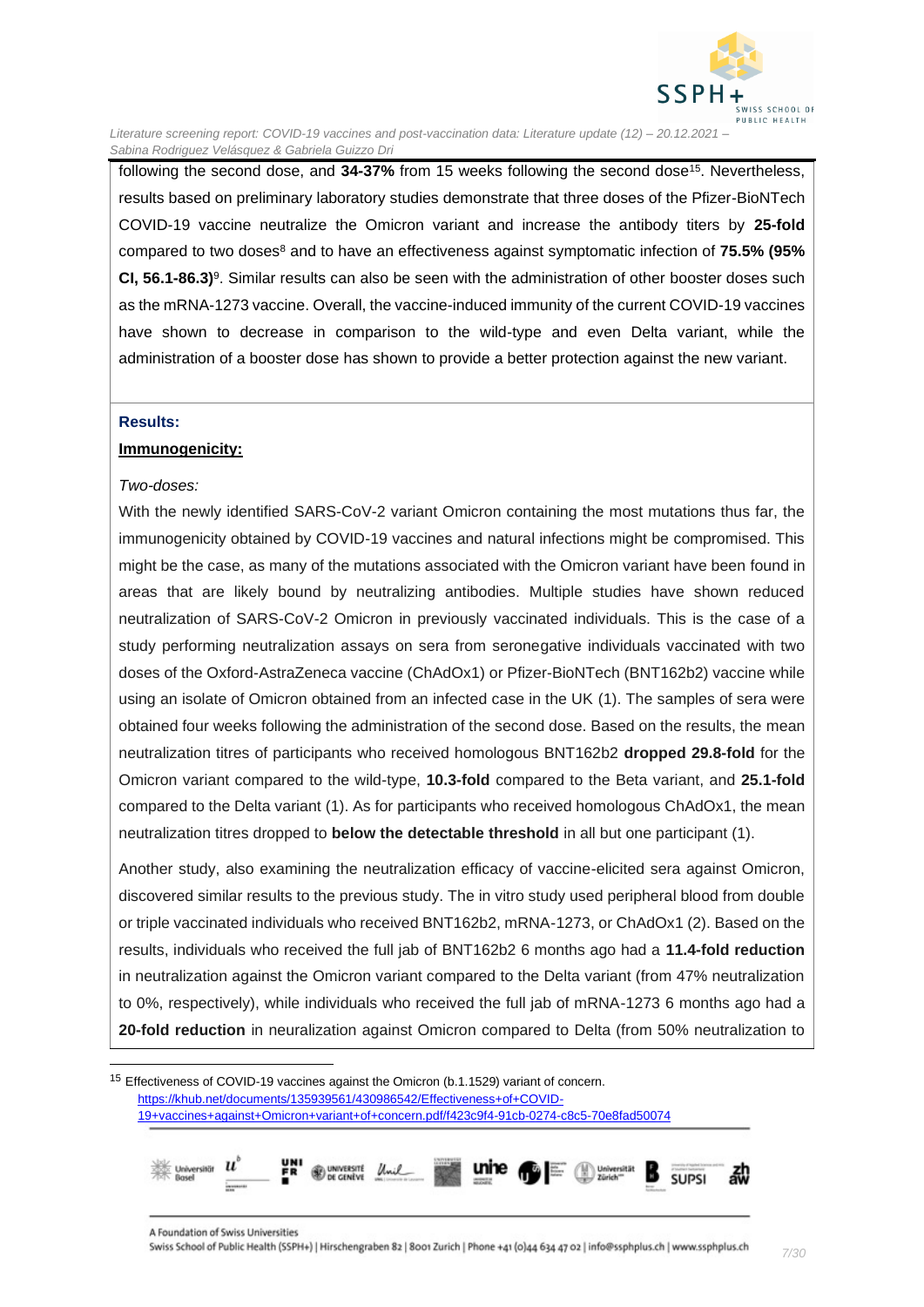

0%, respectively) (2). An additional study, also analysing the neutralization on BNT162b2, observed that the neutralization of Omicron was **reduced** by **41.4-fold** compared to wild-type leading to **22.5% (95% CI: 8.5%-40.7%)** estimated efficacy against symptomatic infection for individuals vaccinating with BNT162b2 (3).

An additional study using the same methodology as the previous studies examined the neutralization activity against the Omicron variant using the sera of individuals vaccinated, 3 months ago, with the two doses of BNT162b2. Based on the results, a **27-fold reduction** in neutralization was reported against the Omicron variant when comparing it to the wild-type (4).

Another study also examining the neutralizing antibody against the Omicron variant used the sera of fully vaccinated individuals who received the BNT162b2 or the CoronaVac vaccine. Based on the results, only **20% to 24%** of BNT162b2 recipients had detectable neutralizing antibody against the Omicron variant, while **none** of the CoronaVac recipients **had detectable neutralizing antibody titres** against Omicron (5). When evaluating the geometric mean neutralization antibody titres (GMT) of the Omicron variant, BNT162b2 recipients were **35.7- to 39.9-fold lower** than compared to wildtype (5).

Another study analysing neutralizing antibodies titres of sera from convalescent or vaccinated individuals demonstrated that the sera from vaccinated individuals (BNT162b2, mRNA-1273, ChAdOx1) neutralized the Omicron variant much less than any other variant analysed (Alpha, Beta, and Delta) (6). For instance, **1 out of 10** individuals fully vaccinated with mRNA-1273 was seropositive**, 0 out of 20** individuals fully vaccinated with ChAdOx1 were seropositive, **13 out of 20** individuals receiving ChAdOx1 and then BNT162b2 were seropositive, and **9 out of 20** individuals fully vaccinated with BNT162b2 were seropositive against the Omicron variant (6).

Although the neutralization capability against the Omicron variant in fully vaccinated individuals who received two-doses of a COVID-19 vaccine has been clearly reduced, both vaccination and natural infection have been shown to develop T-cell based immunity. Based on a study, analysing the CD8+ T-cell epitomes, the results suggested that the T-cell immune response in previously infected, and possibly vaccinated individuals should still be effective against the Omicron variant (7). Additionally, a study investigating the robustness of T cell responses against Omicron using information of the T cell epitopes known to be targeted in COVID-19 infected or vaccinated individuals reported that a large majority of both CD8+ and CD4+ T cell epitopes appear to remain unaffected by Omicron (8). These results suggest that the effectiveness of pre-existing T cell immunity should remain intact (8).

*Booster dose:*

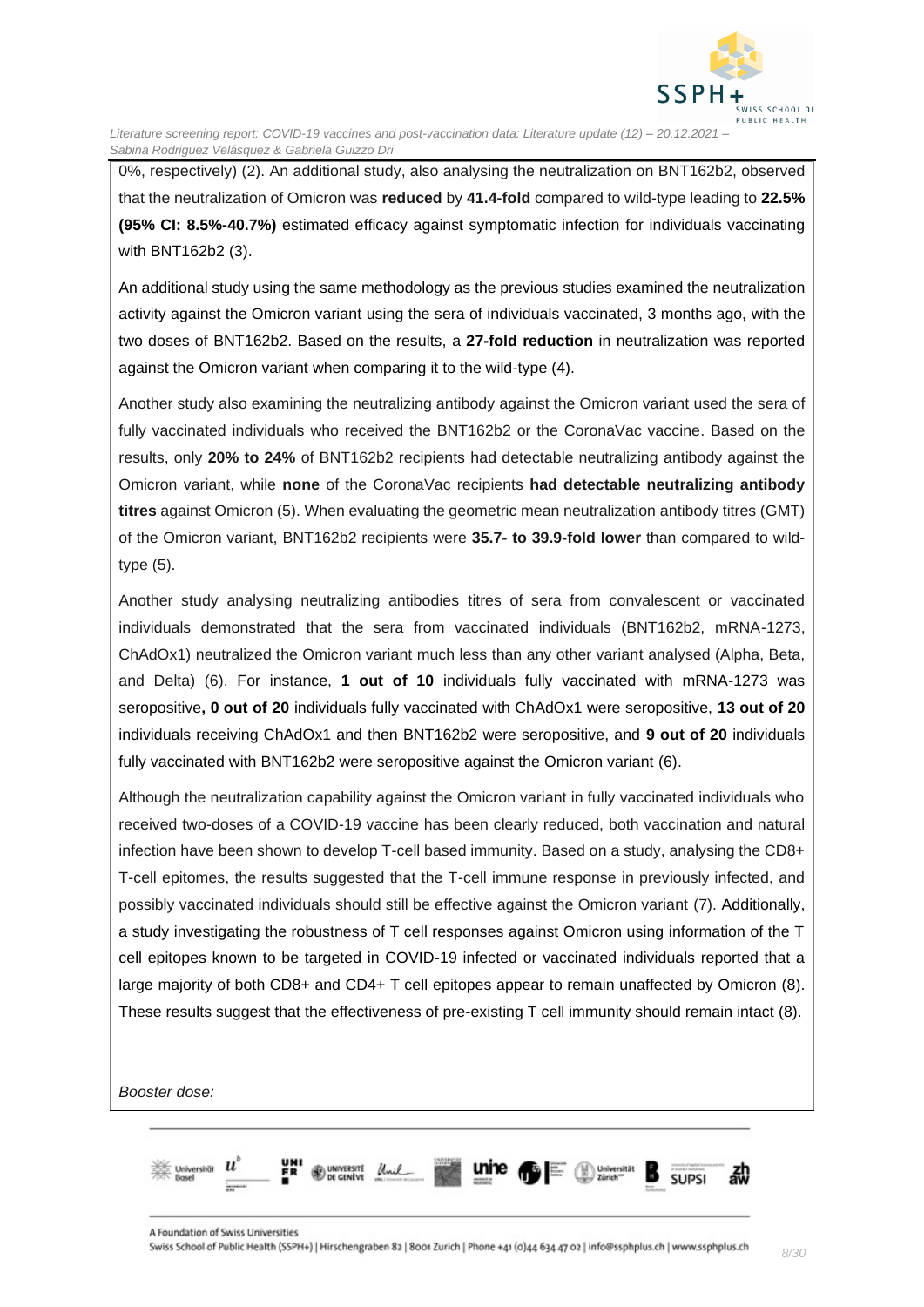

For individuals who received a homologous BNT162b2 booster dose 0.5 months ago, the neutralization was reduced by **37.0-fold** against Omicron compared to Delta (from 100% neutralization to 58%, respectively) and for individuals who received their homologous BNT162b2 booster dose 3 months ago, the neutralization was reduced by **24.5-fold** against Omicron compared to Delta (95% neutralization to 25%, respectively) (2). A less severe reduction in neutralization was reported in individuals who received a heterologous booster dose (2 primary doses of mRNA-1273 and BNT162b2 booster). For those individuals who received the booster 0.5 months ago, the neutralization was reduced by **22.7-fold** against Omicron compared to Delta (100% neutralization to 78%, respectively) (2).

A study using authentic virus, multicycle neutralisation assay tried to analyse the ability of sera collected 1, 3, and 6 months post- two doses of BNT162b2 and 4 weeks after receiving the homologous booster dose. Based on the results, the neutralizing antibody titres in the sera examined four weeks after a third dose of BNT162b2 were higher than the ones measured at 1, 3, and 6 months after two doses of BNT162b2. Nevertheless, a **4-fold** reduction in median neutralizing antibodies against Omicron in contrast to the wild-type and a **1.5-fold** decrease against Delta following the third dose were observed (9).

Another study aiming to compare the neutralization of Omicron infected cells by the sera of two-dose and three-dose BNT162b2 vaccinated individuals demonstrated that recipients of a third dose had an increased neutralization efficiency against Omicron (10). Based on the results, the Geometric Mean Titres (GMT) of the wild-type, Beta, Delta, and Omicron were **16.56, 1.27, 8**, and **1.11**, respectively, after receiving two doses of BNT162b2. As for recipients with three doses of the BNT162b2, the GMT of the wild-type, Beta, Delta, and Omicron were **891.4, 152.2, 430.5, and 107.6**, respectively (10). Overall, no neutralization efficiency against Omicron was found in individuals with more than 5 months following the second BNT162b2 dose; however, after a third BNT162b2 dose showed a **100-fold**  increase in neutralization efficiency against Omicron with only a **4-fold** reduced neutralization compared to the Delta variant (10).

Another study focusing on the neutralization activity of the mRNA-1273 vaccine against the Omicron variant assessed the potential risk of the variant on the neutralization titres in participants that received two doses or three doses of the mRNA-1273 vaccine (11). In order to test the neutralization titres against the variants, the serum from participants vaccinated with mNRA-1273 were collected and compared in pseudovirus assay in two different laboratories. Based on the results, the geometric mean titres (GMT) after two doses of the vaccine were **84-fold and 49-fold lower** against Omicron in two different laboratories compared to the wild-type and **5.3- and 6.2-fold** less sensitive compared to the Beta variant (11). After the administration of the 50µg mRNA-1273 booster, a **12-fold** 

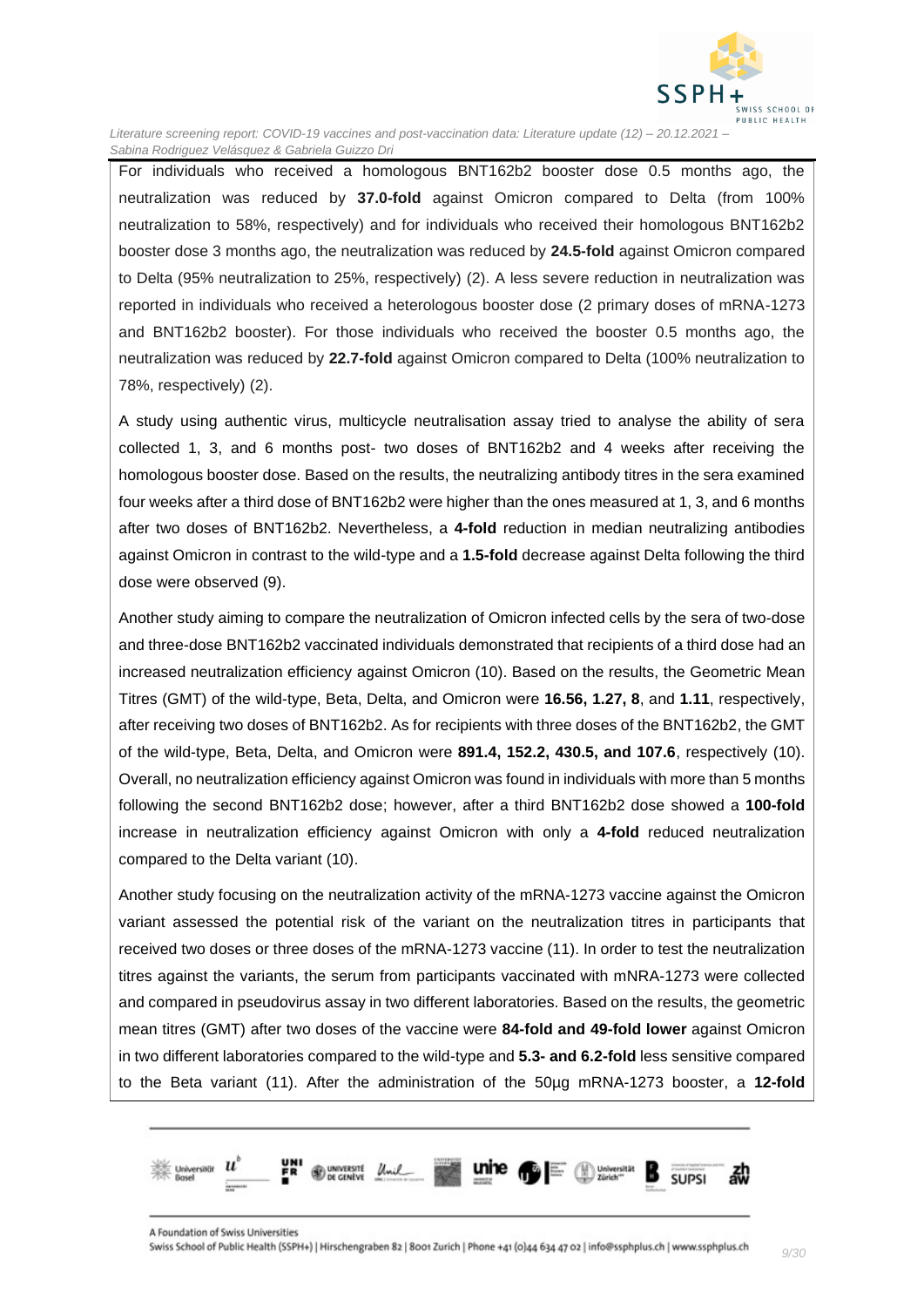

improvement in Omicron neutralization was seen with only a reduction of **6.5- and 4.2-fold** in neutralization against the Omicron variant compared to the wild-type (11). Overall, the Omicron variant was less sensitive to neutralization compared to the wild-type and Beta variant; however, a booster dose increased the Omicron neutralization titres.

Finally, a study examining the neutralization of the three FDA approved vaccines in the United States (mRNA-1273, BNT162b2, Ad26.COV2.S) measured the neutralization potency of sera from 88 mRNA-1273, 111 BNT162b2, and 40 Ad.26.COV2.S vaccine recipients against wild-type, Delta, and Omicron SARS-CoV-2 pseudoviruses (12). The study included individuals that were recently vaccinated (less than 3 months), distantly (6-12 months), or recently boosted with the corresponding homologous vaccine. Based on the results, Omicron neutralization was greatly reduced among all subgroups, including recently vaccinated mRNA-1273 and BNT162b2 recipients (12). For instance, individuals recently vaccinated with mRNA-1273, BNT162b2, and Ad26.COV2.S had a **43-, 122-, and 9-fold reduction** in neutralization titres against Omicron (12). However, recently boosted individuals maintained a potent neutralization of Omicron variant that decreased **6-fold** for mRNA-1273, **4-fold**  for BNT162b2, and **13-fold** for Ad26.COV2.S (12). Overall, boosters, especially mRNA vaccines, were shown to broaden neutralizing antibody responses against variants, including Omicron.

#### **Effectiveness:**

With the documented decrease in neutralization antibody titers against the Omicron variants, a drop in the effectiveness of the COVID-19 vaccines against the new variant are to be expected. As of right now, various studies have tried estimating the effectiveness of different vaccines against the Omicron variant. One of the studies, assuming a 25-, 80-, and 120-fold decrease in neutralization predicted the effectiveness of two and three BNT162b2 vaccines (13). Based on the results of the study, an effectiveness of **66% (95% CI, 42-86), 48% (95% CI, 25-72), and 42% (95% CI, 20-66)** for up to five months after receiving the two doses was estimated for the 25-, 80-, and 120-fold decrease, respectively (13). As for the effectiveness of three vaccines, **81% (95% CI, 59-95), 67% (95 CI, 43- 87), and 61% (95% CI, 37-82)** for up to five months after receiving the booster dose was estimated for 25-, 80-, and 120-fold decrease, respectively (13).

Another study estimating the effectiveness of the BNT162b2 vaccines, estimated that the Omicron variant increased the risk of hospitalization four to five-fold leading to an effectiveness of **84.9% (95% CI, 83.0-86.6)** for recently vaccinated recipients (14). For recipients with reportedly waned effectiveness, the estimated effectiveness was **63.1% (95% CI, 56.9-68.9)** against hospitalization for the Omicron variant (14). As for recipients who received the third dose, the vaccine effectiveness against hospitalization was **91.7% (95% CI, 91.0-92.2)** for the Omicron variant (14). When trying to estimate the vaccine effectiveness against symptomatic disease, an increase in the risk of

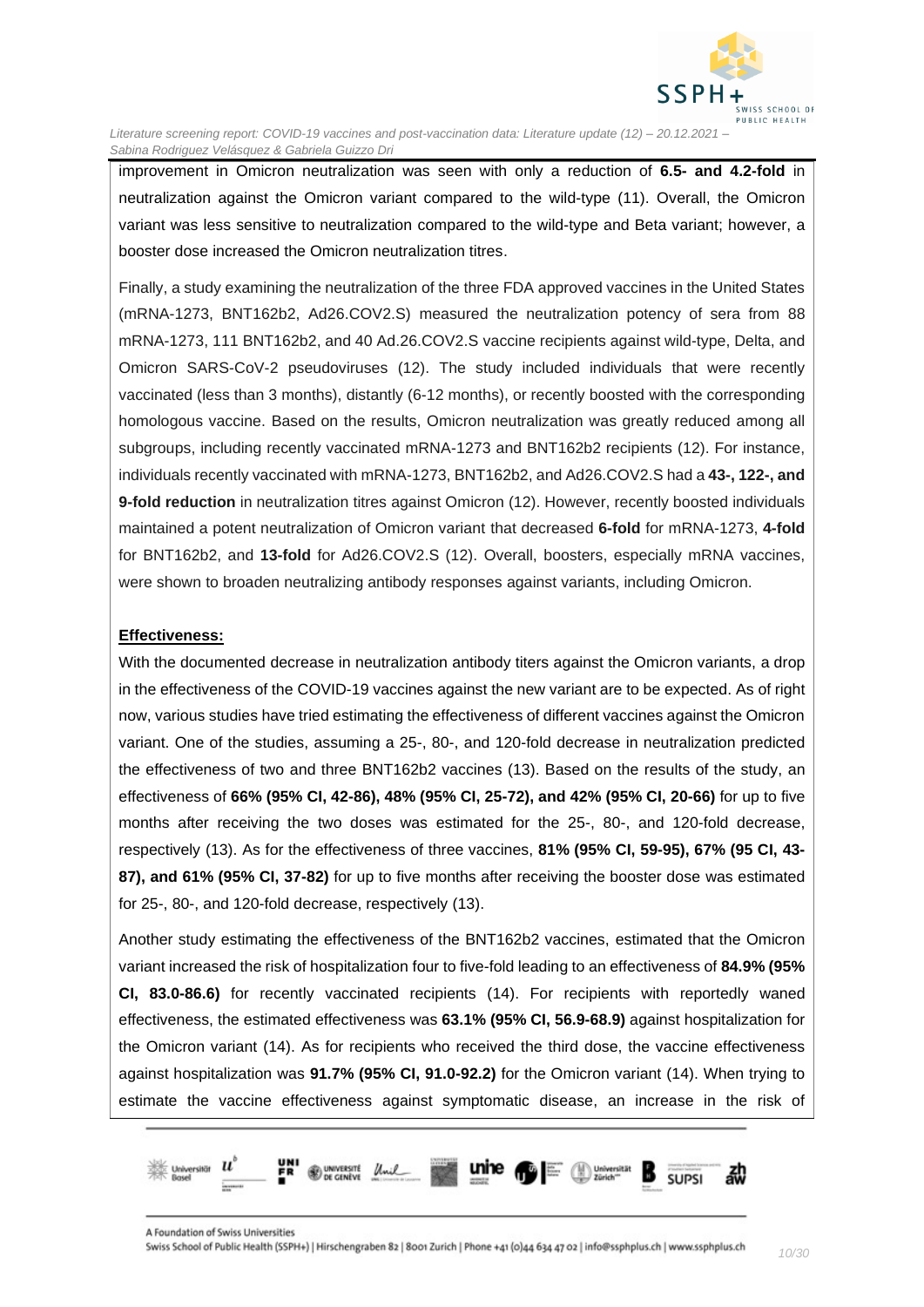

symptomatic disease of seven to ten-fold was noticed leading to an estimated effectiveness of **21.4% (95% CI, 17.2-26.4)** against Omicron (14).

A study estimating the vaccine effectiveness against symptomatic disease with 2 doses of BNT162b2 and ChAdOx1, as well as an additional booster dose of BNT162b2 following either the BNT162b2 or ChAdOx1 was conducted in the United Kingdom (15). Based on the results of the study, the vaccine effectiveness against symptomatic disease was lower for Omicron compared to Delta for both vaccines. Among those who received 2 doses of BNT162b2, the vaccine effectiveness was **88.0% (95% CI, 65.9-95.8)** 2 to 9 weeks after the second dose, **48.5% (95%CI, 24.3-65.0)** 10 to 14 weeks after the second dose, and **34 to 37%** 15 weeks after the second dose (15). In regards of the participants who received two doses of the ChAdOx1 vaccines, no protective effect of vaccination was found up to 15 weeks after the second dose. Once a booster dose of BNT162b2 was administered to BNT162b2 recipients, the vaccine effectiveness increased to **75.5% (95% CI, 56.1- 86.3)** and to **71.4% (95% CI, 41.8-86.0)** in ChAdOx1 recipients (15). Overall, the vaccine effectiveness dropped in individuals with only two doses of either vaccines, but increase, once again, after receiving the BNT162b2 booster dose.

Another study using previously established model to predict the efficacy for Omicron for immunization with an mRNA vaccine estimated that the Omicron variant waned the efficacy to **40%** against symptomatic and **80%** against severe disease (16). As for the booster dose with an mRNA vaccine, the estimated efficacy would increase up to **86.2% (95% CI, 75.4-92.9)** for symptomatic disease and **98.2% (95% CI, 90.9-99.7)** for severe disease against the Omicron variant (16).

#### **Transmission:**

Based on UK's recently published Technical Briefing, **18%** of Omicron index cases gave rise to a secondary household case compared to **10%** of Delta index cases (17). The results were based on a cohort analysis estimating the odds of household transmission for Omicron index cases compared to Delta index cases. After performing a multivariable logistic regression model, the adjusted odds ratio for household transmission from an Omicron index case was **2.9 (95% CI, 2.4-3.5)** compared to Delta index cases (17). As for the secondary attack rates for contacts of cases with Omicron, a secondary attack of **15.8% (95% CI, 14.8-17.5)** was estimated for household exposure, and **8.7% (95% CI, 7.5-10.0)** was estimated for non-household exposure (17). Those results lead to an adjusted odds ratio of **1.96 (1.77-2.16)** for a close contact of Omicron becoming a case compared to Delta index cases (17).

#### **Breakthrough infections:**

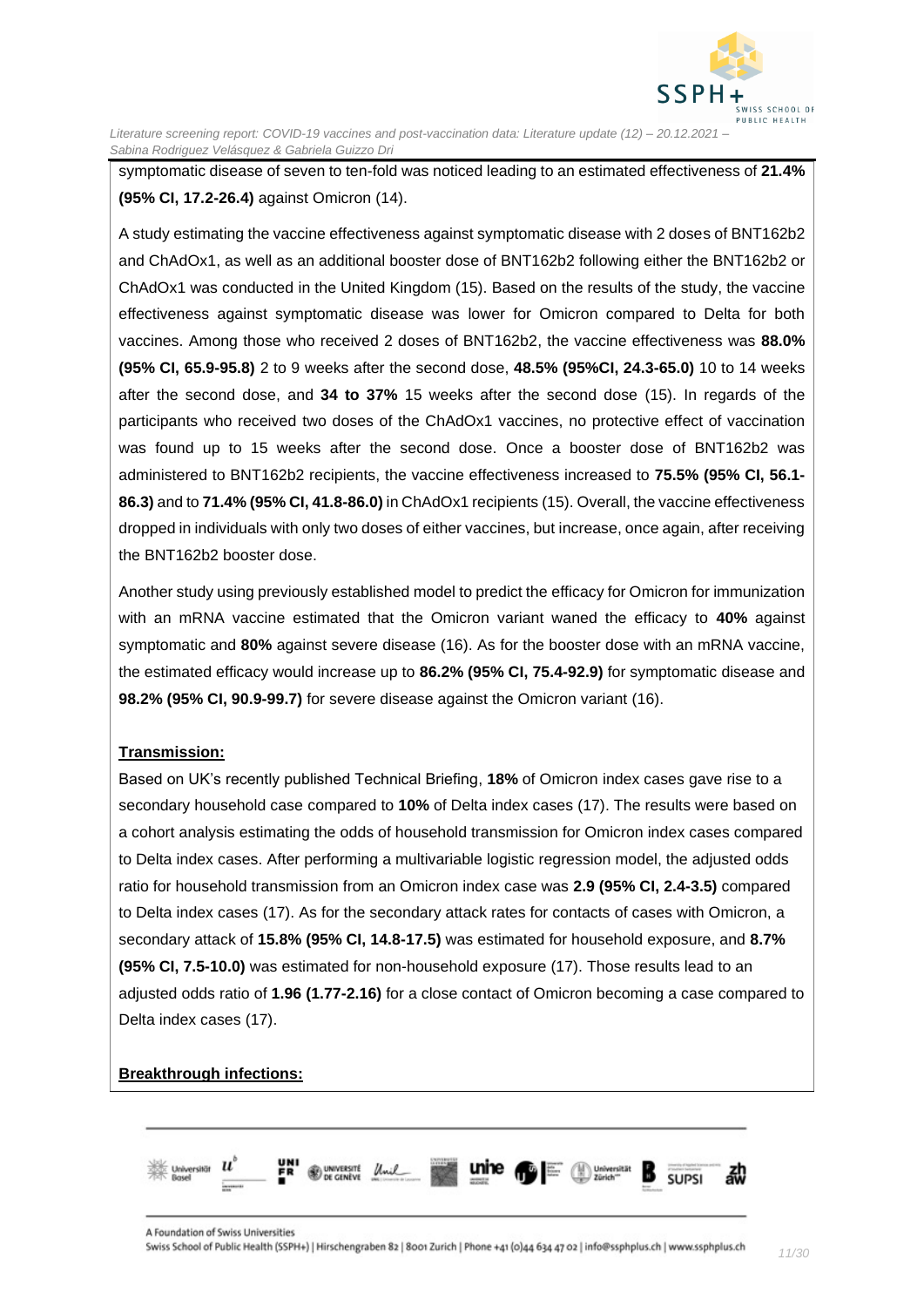

Recently, a group of German visitors who received three doses of SARS-CoV-2 vaccines, including mRNA vaccine, were confirmed infected with the new Omicron variant. Based on the reported information on the breakthrough infections, all patients experienced symptomatic COVID-19 with mild to moderate reported manifestations. In terms of viral RNA loads, the viral load ranged from 3,69 x 104 copies/mL to 1,65 x 108 copies/mL, while the anti-SARS-CoV-2 spike antibody ranged from 15011 AU / mL to over 40000 AU/mL.

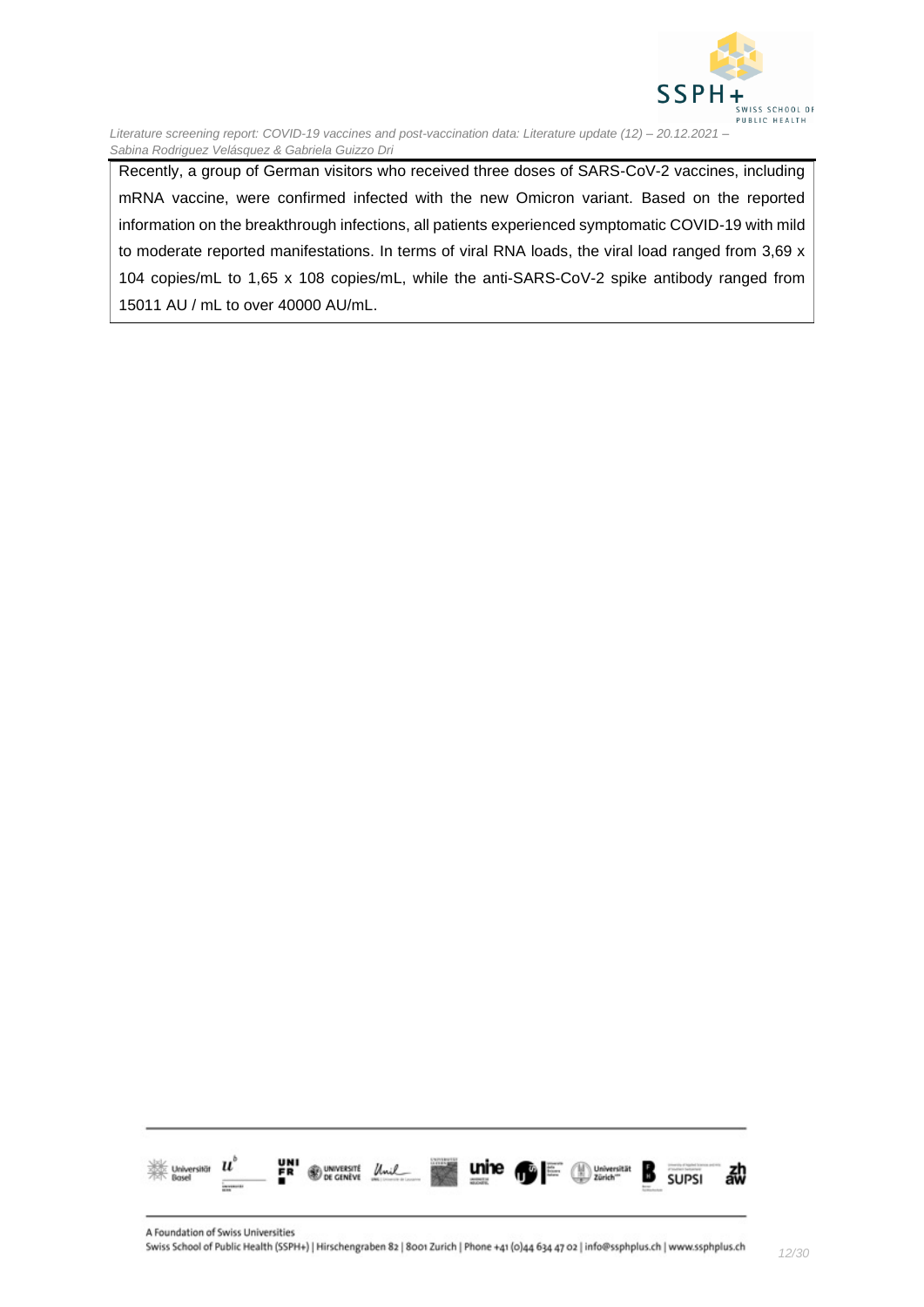

## <span id="page-12-0"></span>What are the latest updates regarding vaccine waning immunity and duration of protection?

#### **Summary:**

Given reports of waning vaccine immunity for all World Health Organization (WHO) Emergency Use Listing (EUL) approved vaccines, it is important to track vaccine effectiveness and duration of protection over time. A US report reported that the proportion of the total US population who were optimally immunized against SARS-CoV-2 fell from a peak of **45.3%** in July 2021 to **29.4%** on November 30 due to declines in vaccine protection over time<sup>16</sup>. Current literature describes various decline in effectiveness among all vaccine types during follow-up studies. Unfortunately, preliminary analysis using Israeli data further demonstrate waning immunity following the third booster dose for all ages<sup>17</sup>, however further data and studies are needed to confirm this. Despite reports of reduced effectiveness against SARS-CoV-2 infection with the circulating Delta and newly identified Omicron variant, **vaccine effectiveness continues to remain high against severe infection, hospitalization, and death,** however, the administration of booster doses, vaccination of children, and the encouragement of reducing contacts, social distancing, and mask wearing are recommended in order to mitigate the pandemic effects; A multivariable analysis that assessed the risk of SARS-CoV-2 Delta (B.1.617.2) infection given every day activity, reported that higher risks of infections were observed for individuals who carpool (**aOR:1.3; 95%CI, 1.2-1.4**), travelled by taxi (**aOR:1.5; 95%CI, 1.2-1.8**), subway (**aOR:1.2; 95%CI, 1.0-1.4**), train (**aOR:1.3; 95%CI, 1.1-1.6**), or aeroplane (**aOR:1.7; 95%CI, 1.3-2.2**); recently travelled overseas (**aOR:1.3; 95%CI, 1.1-1.6**); and attended private ceremonies (**aOR:1.7; 95%CI, 1.4-2.2**), bars (**aOR:1.9; 95%CI:1.6-2.2**) or parties (**aOR:3.4; 95%CI:2.8-4.2**) <sup>18</sup> in times of the Delta predominance. Having children was also associated with greater risk of SARS-CoV-2 infection<sup>19</sup>. The summary below covers vaccine waning immunity through the Delta variant period – all Omicron related data are summarised above.

<sup>&</sup>lt;sup>19</sup> Impact of SARS-CoV-2 Delta variant on incubation, transmission settings and vaccine effectiveness: Results from a nationwide case-control study in France. *The Lancet Regional Health – Europe.*  <https://www.sciencedirect.com/science/article/pii/S2666776221002647?via%3Dihub>



<sup>&</sup>lt;sup>16</sup> Population optimally immunized after accounting for type-specific COVID-19 vaccine waning intervals: state-level prevalence and trends. *medRxiv*[. https://www.medrxiv.org/content/10.1101/2021.12.09.21267295v1](https://www.medrxiv.org/content/10.1101/2021.12.09.21267295v1)

<sup>17</sup> Corona virus in Israel – General situation. *Israel Ministry of Health*. [https://datadashboard.health.gov.il/COVID-19/general;](https://datadashboard.health.gov.il/COVID-19/general)  <https://twitter.com/erlichya/status/1467887299753287680>

<sup>&</sup>lt;sup>18</sup> Impact of SARS-CoV-2 Delta variant on incubation, transmission settings and vaccine effectiveness: Results from a nationwide case-control study in France. *The Lancet Regional Health – Europe.*  <https://www.sciencedirect.com/science/article/pii/S2666776221002647?via%3Dihub>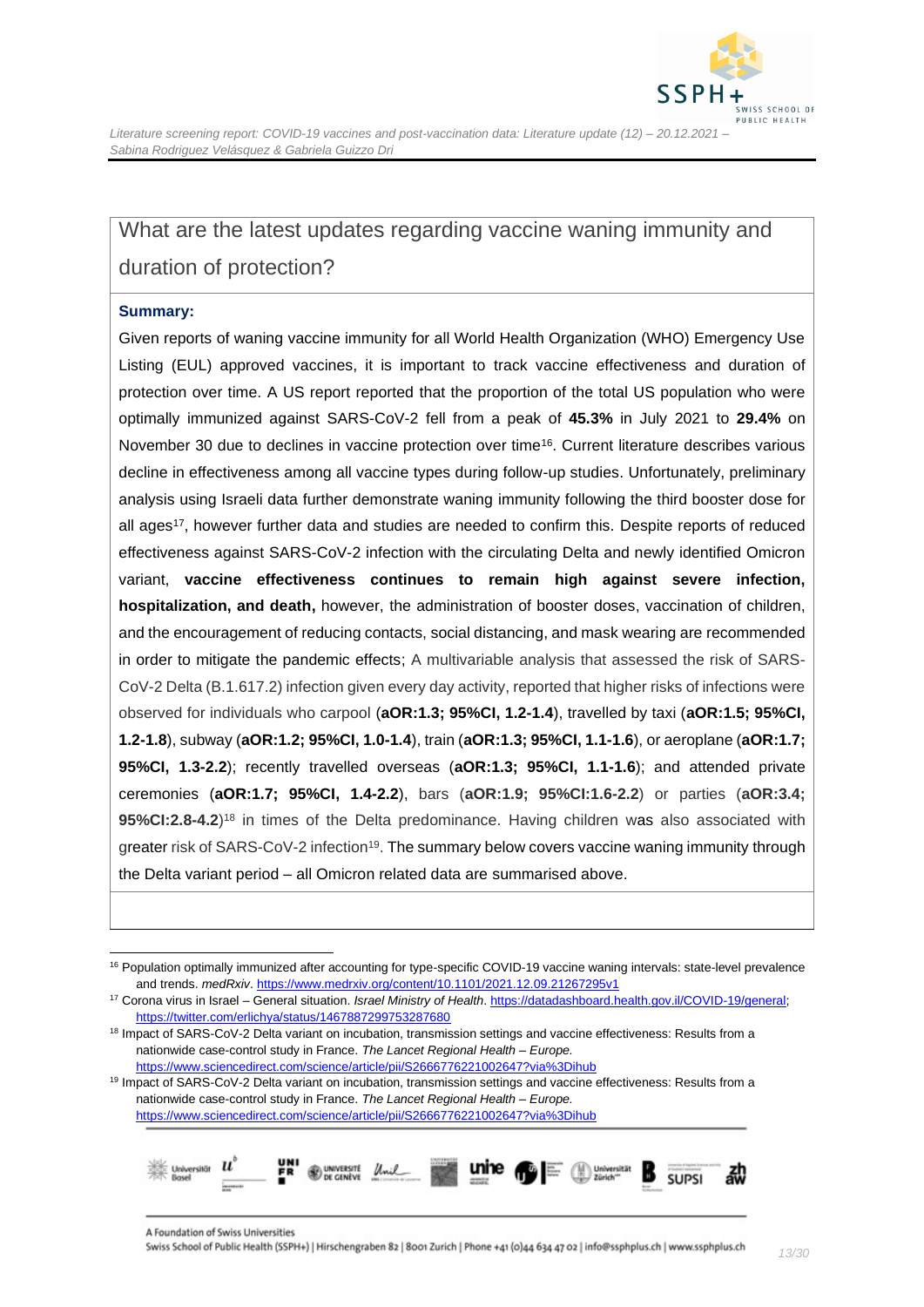

#### Results:

#### **Vaccine effectiveness against variants**

An observational study utilised the Department of Veterans Affairs (VA) national health care database to measure and compare mRNA vaccine effectiveness during the Alpha (participants recruited between 4 January and 14 May) and Delta (participants recruited between 1 July and 20 September) periods (18). Risk ratios were tabulated over a 24-week period (events over 24 weeks per 1,000 persons) for the Alpha variant and over a 12-week period for the Delta variant. Despite both vaccines exhibiting high protection rates against COVID-19 infection, BNT162b2 recipients demonstrated higher risk ratios for testing positive for SARS-CoV-2 than mRNA-1273 recipients, for both the Alpha and Delta predominant periods. The risk difference (BNT162b2 minus mRNA-1273) of documented SARS-CoV-2 infection was **1.23 events** (**95% CI, 0.72-1.81**) per 1,000 persons and **6.54 events** (**95% CI, -2.58-11.82**) per 1,000 persons for the Alpha and Delta periods, respectively (18); the estimated risks over the Delta predominant period were less precise than those calculated over the period of Alpha predominance due to a smaller sample size. These findings are consistent with those of past literature in which Moderna's mRNA-1273 vaccine demonstrated higher protective measures against SARS-CoV-2 when compared to Pfizer-BioNTech's BNT162b2 vaccine (19-22).

Following from Sheikh et al.'s study on BNT162b2 and ChAdOx1 nCoV-19 vaccine effectiveness against Delta (B.1.617.2) infection and hospitalization in Scotland (23), the authors estimated vaccine effectiveness against B.1.617.2-related death from 1 April to 27 September 2021 (24). From a total of 114,706 adults who tested positive for SARS-CoV-2 over that time period, 201 deaths occurred. Vaccine effectiveness against death for individuals aged between 40 and 59 years was estimated at **88% (95% CI, 76-93)** for ChAdOx1 nCoV-19 and **95% (95% CI, 79-99)** for BNT162b2 (24). For older individuals (aged 60 years and above), vaccine effectiveness increased for ChAdOx1 nCoV-19 (**90%; 95% CI, 84-94**) and dropped for BNT162b2 (**87%; 95% CI, 77-93**) (24). Among those aged between 18 and 39 years, 17 deaths occurred among unvaccinated individuals and no deaths occurred in fully vaccinated individuals (24).

#### **Vaccine duration of protection over time**

In line with previous data on vaccine duration of protection, the effectiveness of BNT162b2, mRNA-1273, and Ad26.COV2.S against COVID-19 infection declined with the rise of the more transmissible Delta variant in New York. By the week of 28 August vaccine effectiveness against SARS-COV-2 infection had declined to **72.3% (range: 63.7-77.5**), **77.8% (range: 70.1-86.8)**, and **69.4% (range:** 

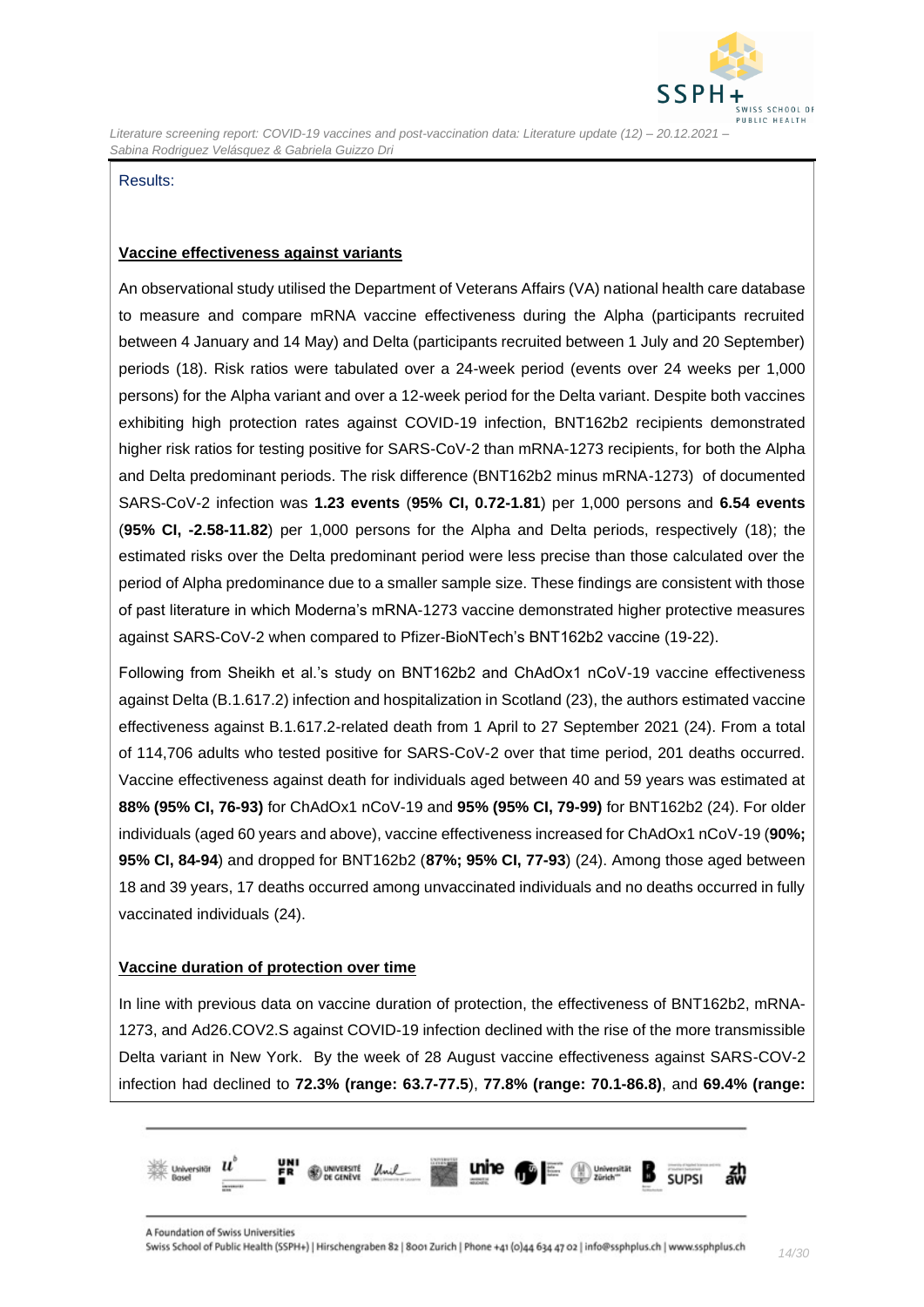

**63.4-77.3)** for recipients of BNT162b2, mRNA-1273, and Ad26.COV2.S, respectively (25). All three vaccines declined by similar percentage points: **20.7**, **19.5**, and **19.0** percentage points, respectively. Interestingly, younger individuals (18-49 years) demonstrated larger percentage declines (**24.7**; range: **15.5-26.9**) than those aged between 50 and 64 years (median decline of **19.7 percentage points**; range **8.0-21.2**) and 65 years and above (median decline of **14.2 percentage points**; range **5.8-20.3**) (25). Effectiveness against hospitalization, however, remained high between May and August (all vaccines had VEs higher than 80% for all ages and 92% for those aged between 18-64 years), and the authors made the argument that the evidence for waning immunity in their sample was modest (25).

A study in Qatar that estimated BNT162b2's real world effectiveness over the months of December 2020 to September 2021 demonstrated different results to the study conducted in New York. The vaccine reached a peak effectiveness of **77.5% (95% CI, 76.4-78.6**) one month after the second dose and began to gradually decline thereafter (26). The authors reported a rapid decline in vaccine effectiveness from the fourth month (**51.7%; 95% CI, 45.0-57.6**) to the fifth month (**22.5%; 95% CI, 10.6-32.7**) post second dose, reaching an estimated effectiveness of **17.3% (95% CI, 2.2-30.1)** after six months (26). Despite substantial declines in effectiveness against infection, BNT162b2's effectiveness against hospitalization and death remained above 80% over six months, declining from a peak effectiveness of **96.8% (95% CI, 93.9-98.3**) two months post second dose vaccination to **88.9% (95% CI, 52.1-97.4**) after six months. Seven months post vaccination, BNT162b2 immunity dropped to **55.6% (95% CI, -44.3-86.3)**, however, case numbers were small (as per the large confidence interval) and may not be an adequate representative of current real-world effectiveness (26). The authors observed that vaccine waning immunity was **not affected by age nor by differing SARS-CoV-2 variants**. An Israeli study also observed similar waning immunity across all varying age groups. The ratio of infection among fully vaccinated persons was **1.6 (95% CI, 1.3-2.0)**, **1.7 (95% CI, 1.4-2.1)**, **1.6 (95% CI, 1.3-2.0)** higher for persons who were vaccinated 2 months prior to others within their age group, ≥60 years, 40-59 years, and 16-39 years of age, respectively (27). The rate of infection increased to **2.2 (95% CI, 1.3-3.6)** and **2.1 (95% CI, 1.4-3.)** for those aged ≥60 years and 40-59 years, respectively, who were vaccinated 3 months before others in their age category. Owing to vaccinations not being open for those in the 16-39 age category, no risk ratio was able to be calculated for that age group.

A US pre-print evaluated the durability and effectiveness of 2 doses of Moderna's mRNA-1273 vaccine over eight months confirms the vaccine's robust effectiveness over a period of eight months (28). The authors observed moderate waning against SARS-CoV-2 infection from **88%** two months after second dose administration to **75.5%** after 6-8 months, however, effectiveness against COVID-

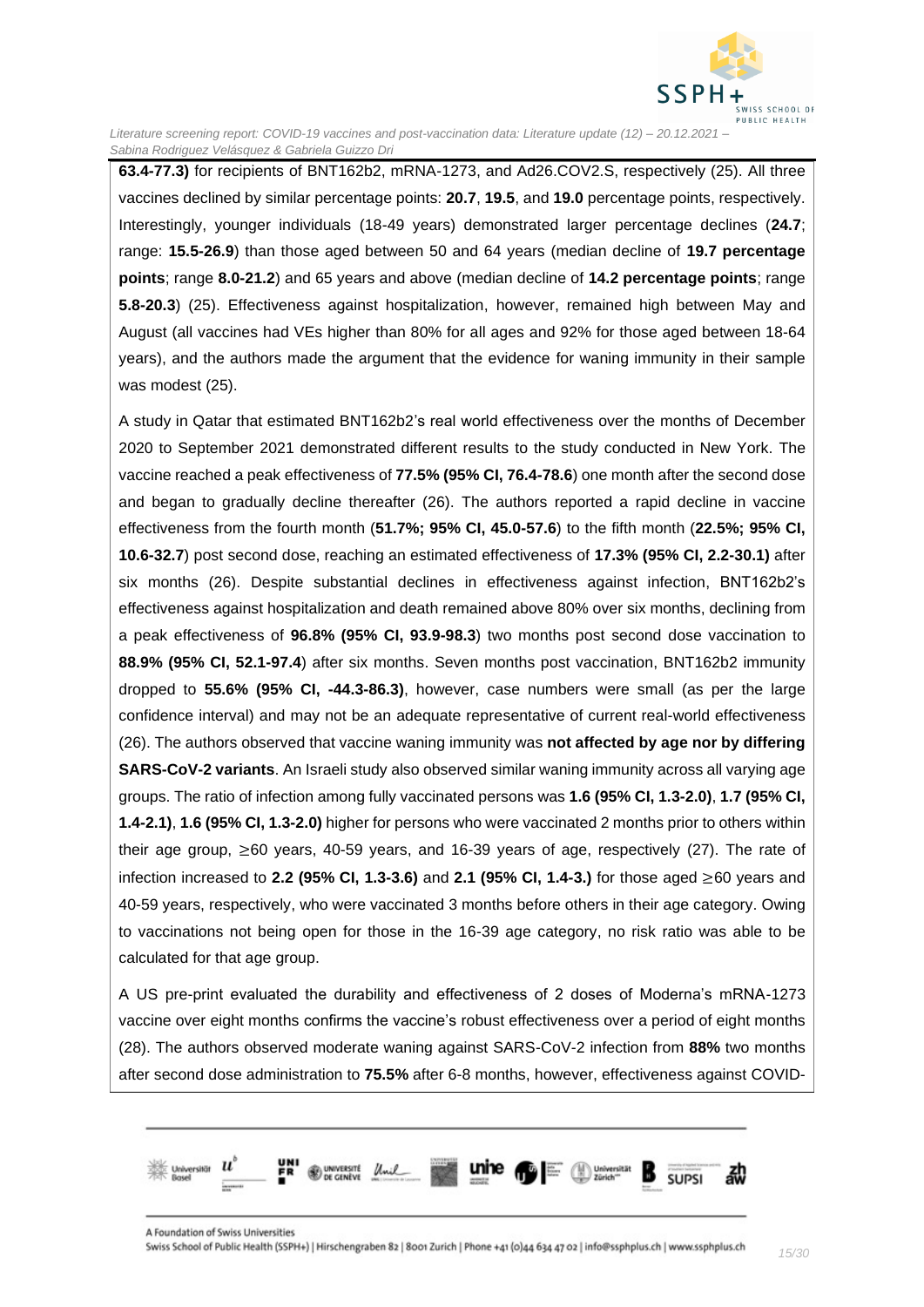

19 related hospitalization remained stable over eight months (**dropping from 95.9% in 0-2 months to 94.5% in 6-8 months**) (28).

#### **Immunogenicity**

A prospective longitudinal cohort study collected anti-SARS-COV-2 antibody titres from **BNT162b2**  vaccinated healthcare personnel on a monthly basis in Israel. The median antibody titre collected on the day that the second dose was administered was **885 (95% CI, 33–13827**) **AU/ml**; the median antibody titre increased to **22,266 (95% CI, 571-80,000**) AU/ml one month post second dose administration, and subsequently declined thereafter to **9,682 (95% CI, 2,157-62,491**) **AU/ml** after two months, **2,554 (95% CI, 615-49,653) AU/ml** after three months and to **1,4140 (95% CI, 277- 6,103**) **AU/ml** after four months, dropping **57%, 75%,** and **45%**, respectively (29). Median antibody titres were lower for persons older than 50 years (**14,786 ± 15,471 IU/ml**) than individuals younger than 30 years (**33,660 ± 20,771 IU/ml**). The authors observed four breakthrough infections (out of 100 participants), in which all four cases of breakthrough infections had positive high titres prior to confirmed infection (29). A similar Israeli study reported that peak viral titres typically occurred during the first month post full immunization and that immunoglobulin G (IgG) levels reduced substantially each month thereafter, **decreasing by a factor of 18.3 after six months** (30). Neutralizing antibody levels declined at a slower rate, **decreasing by a factor of 3.9** between the first and second month post second dose, and subsequently **decreasing by a factor of 1.2 each month** thereafter until the end of the study period (6 months). The neutralizing antibody mean geometric titre (GMT), expressed as a 50% neutralization titre, was **557.1 (95% CI, 510.8 to 607.7)** one month after the administration of the second dose and decreased to **119.4 (95% CI, 112.0 to 127.3)** after six months (30). Lastly, while a Hong Kong study demonstrated that antibody levels among participants who received BNT162b2 remained over the **50% protection threshold within six months** (31), various reports have described significant waning of vaccine immunogenicity (below protective level) for the BNT162b2 vaccine (32-35), particularly among older vaccinees (30, 36, 37). The same Hong Kong study additionally observed that the protection obtained from two doses of CoronaVac falls below the **50% protection threshold two months** after vaccine administration (31). The progressive decline in immunogenicity among mRNA and viral inactivated vaccines (28, 38-40), calls for the timely administration of vaccine booster doses.

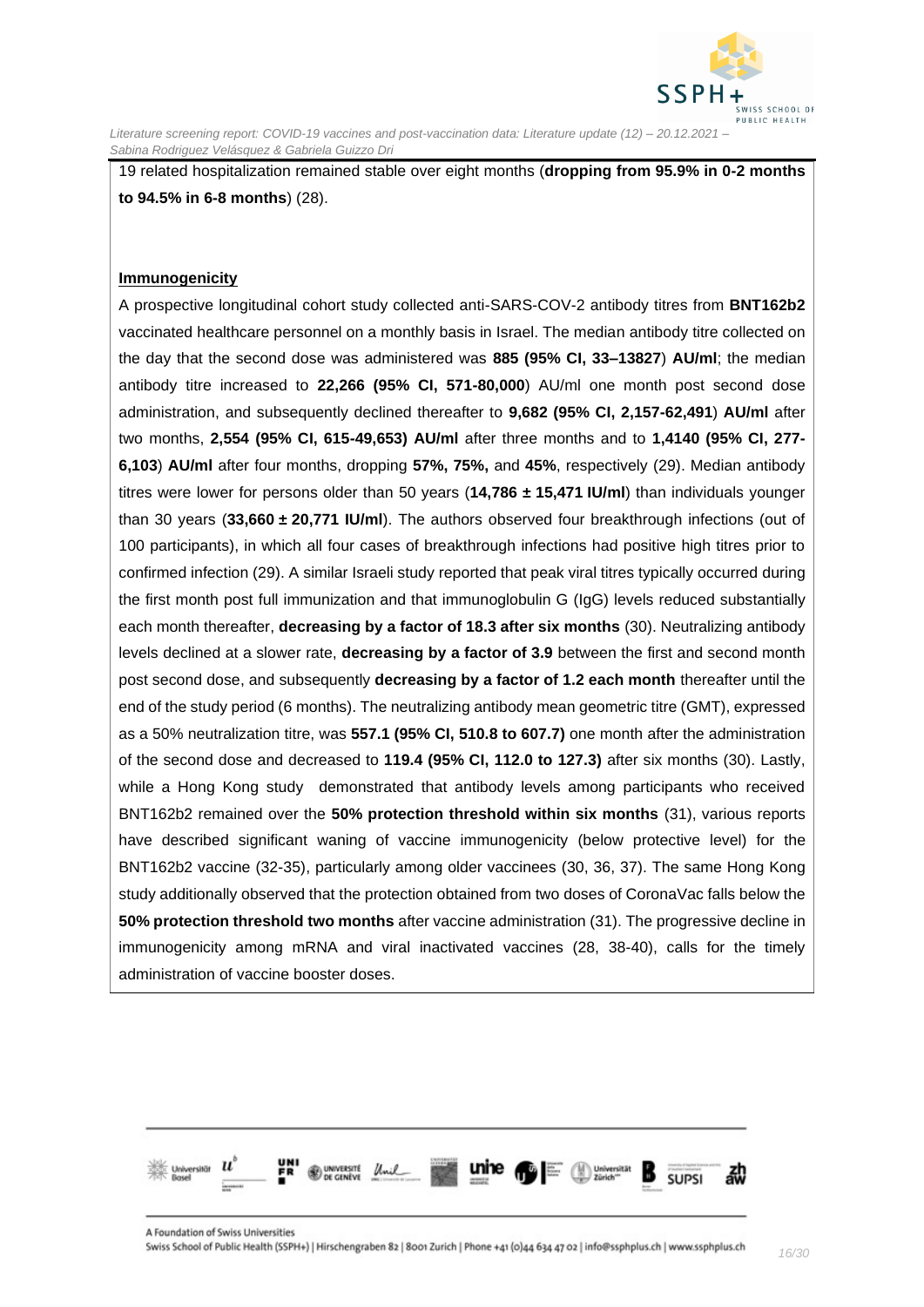

### <span id="page-16-0"></span>What is influencing breakthrough infections?

#### **Summary:**

While all WHO EUL authorised vaccines have demonstrated to be effective against severe SARS-CoV-2 infections and hospitalization, the combined effect of low vaccination rates<sup>20</sup> and waning vaccine immunity<sup>21</sup> has raised concerns. The November *Swiss School of Public Health+* monthly literature report<sup>22</sup> summarised that breakthrough cases are clinically milder<sup>23</sup>, are more likely to recover swiftly from illness<sup>24,25</sup>, and are less likely to infect others<sup>26,27</sup> compared to unvaccinated persons. Of the few breakthrough cases that require hospitalization, patients often have comorbidities or are immunocompromised<sup>28,29</sup>. To complement last month's summary on breakthrough infections, this December report describes what are the factors influencing breakthrough infections and their transmissibility. Studies have demonstrated that breakthrough infections can occur even when individuals have high levels of vaccine-induced anti-receptor binding domain antibodies<sup>30</sup>, are less

<sup>21</sup> COVID-19 vaccines and post-vaccination data: Literature update (11). Swiss School of Public Health. [https://www.bag.admin.ch/dam/bag/en/dokumente/mt/k-und-i/aktuelle-ausbrueche-pandemien/2019](https://www.bag.admin.ch/dam/bag/en/dokumente/mt/k-und-i/aktuelle-ausbrueche-pandemien/2019-nCoV/Literaturrecherchen/literaturrecherchen_covid-19-impfstoffe_20211130.pdf.download.pdf/FOPH_Literature%20Screening%20report%20Vaccines%2011_20211130.pdf) [nCoV/Literaturrecherchen/literaturrecherchen\\_covid-19-](https://www.bag.admin.ch/dam/bag/en/dokumente/mt/k-und-i/aktuelle-ausbrueche-pandemien/2019-nCoV/Literaturrecherchen/literaturrecherchen_covid-19-impfstoffe_20211130.pdf.download.pdf/FOPH_Literature%20Screening%20report%20Vaccines%2011_20211130.pdf)

[impfstoffe\\_20211130.pdf.download.pdf/FOPH\\_Literature%20Screening%20report%20Vaccines%2011\\_20211130.pdf](https://www.bag.admin.ch/dam/bag/en/dokumente/mt/k-und-i/aktuelle-ausbrueche-pandemien/2019-nCoV/Literaturrecherchen/literaturrecherchen_covid-19-impfstoffe_20211130.pdf.download.pdf/FOPH_Literature%20Screening%20report%20Vaccines%2011_20211130.pdf) <sup>22</sup> COVID-19 vaccines and post-vaccination data: Literature update (11). Swiss School of Public Health. [https://www.bag.admin.ch/dam/bag/en/dokumente/mt/k-und-i/aktuelle-ausbrueche-pandemien/2019](https://www.bag.admin.ch/dam/bag/en/dokumente/mt/k-und-i/aktuelle-ausbrueche-pandemien/2019-nCoV/Literaturrecherchen/literaturrecherchen_covid-19-impfstoffe_20211130.pdf.download.pdf/FOPH_Literature%20Screening%20report%20Vaccines%2011_20211130.pdf) [nCoV/Literaturrecherchen/literaturrecherchen\\_covid-19-](https://www.bag.admin.ch/dam/bag/en/dokumente/mt/k-und-i/aktuelle-ausbrueche-pandemien/2019-nCoV/Literaturrecherchen/literaturrecherchen_covid-19-impfstoffe_20211130.pdf.download.pdf/FOPH_Literature%20Screening%20report%20Vaccines%2011_20211130.pdf)

[https://www.thelancet.com/journals/ebiom/article/PIIS2352-3964\(21\)00379-0/fulltext](https://www.thelancet.com/journals/ebiom/article/PIIS2352-3964(21)00379-0/fulltext)

<sup>30</sup> SARS-CoV-2 infection despite high levels of vaccine-induced anti-Receptor-Binding-Domain antibodies: A study on 1110 health-care professional from a northern Italian University Hospital. *Clinical Microbiology and Infection.* [https://www.clinicalmicrobiologyandinfection.com/article/S1198-743X\(21\)00611-X/fulltext](https://www.clinicalmicrobiologyandinfection.com/article/S1198-743X(21)00611-X/fulltext)



<sup>20</sup> Community-level evidence for SARS-CoV-2 vaccine protection of unvaccinated individuals. *Nature Medicine*. <https://www.nature.com/articles/s41591-021-01407-5>

[impfstoffe\\_20211130.pdf.download.pdf/FOPH\\_Literature%20Screening%20report%20Vaccines%2011\\_20211130.pdf](https://www.bag.admin.ch/dam/bag/en/dokumente/mt/k-und-i/aktuelle-ausbrueche-pandemien/2019-nCoV/Literaturrecherchen/literaturrecherchen_covid-19-impfstoffe_20211130.pdf.download.pdf/FOPH_Literature%20Screening%20report%20Vaccines%2011_20211130.pdf) <sup>23</sup> Vaccination after prior COVID-19 infection: Implications for dose sparing and booster shots. *EBioMedicine.*

<sup>&</sup>lt;sup>24</sup> Effectiveness of mRNA BNT162b2 COVID-19 vaccine up to 6 months in a large integrated health system in the USA: A retrospective cohort study. *The Lancet.* [https://www.thelancet.com/journals/lancet/article/PIIS0140-6736\(21\)02183-8/fulltext](https://www.thelancet.com/journals/lancet/article/PIIS0140-6736(21)02183-8/fulltext)

<sup>25</sup> Understanding breakthrough infections following mRNA SARS-CoV-2 vaccination. *JAMA.*  <https://jamanetwork.com/journals/jama/fullarticle/2786040>

<sup>26</sup> Virological and serological kinetics of SARS-CoV-2 Delta variant vaccine-breakthrough infections: a multi-center cohort study. *bioRXiv.* <https://www.medrxiv.org/content/10.1101/2021.07.28.21261295v1.full?origin=app>

<sup>27</sup> Understanding breakthrough infections following mRNA SARS-CoV-2 vaccination. *JAMA Network.* <https://jamanetwork.com/journals/jama/fullarticle/2786040>

<sup>28</sup> Understanding breakthrough infections following mRNA SARS-CoV-2 vaccination. *JAMA.*  <https://jamanetwork.com/journals/jama/fullarticle/2786040>

<sup>29</sup> Association between mRNA vaccination and COVID-19 hospitalization and disease severity. *JAMA*  <https://jamanetwork.com/journals/jama/fullarticle/2786039>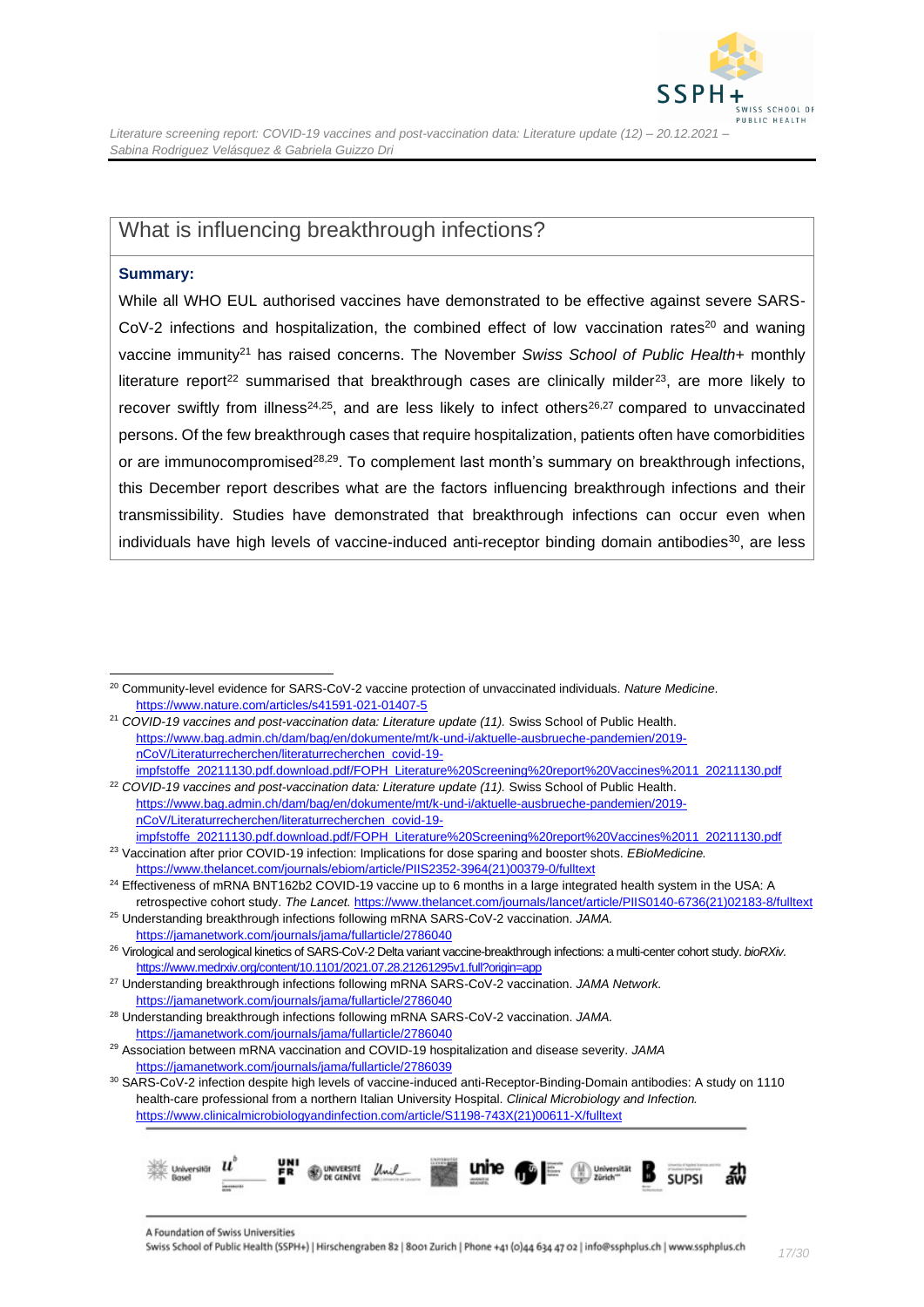

likely to occur in fully (mRNA) vaccinated individuals who had prior SARS-COV-2 infections<sup>31,32,33</sup>, and are more likely to occur when living with unvaccinated SARS-CoV-2-infected household members<sup>34</sup>. To further understand the process of breakthrough infections, it would be beneficial to further evaluate the clinical outcomes (particularly the anti-RBD titre) in individuals who become infected post vaccination and identify the differences of memory immunity against SARS-COV-2 across individuals<sup>35</sup>.

#### **Results:**

#### **Breakthrough case outcomes**

Another study compared vaccine breakthrough cases among hospital staff either vaccinated with AZD1222 or BBV152 in India. Among the 325 participants who were vaccinated between January and March 2021, **37 (13.3%)** breakthrough infections were reported until the first week of May. The authors observed that the proportion of breakthrough infections were not influenced by vaccine type, age, sex, history of COVID-19 infection, and adherence to non-pharmaceutical measures (41). Another Indian study that compared in-hospital outcomes between COVID-19 patients who were either vaccinated with COVISHIELD or COVAXIN demonstrated that patients did not demonstrate differences in disease severity or in-hospital mortality by vaccine (42). However, breakthrough infections of COVISHIELD recipients were more likely to have moderate COVID-19 (**29%**) severity compared to COVAXIN (**16.1%;** *p***=0.01**), however this could have been influenced by age, as COVISHIELD recipients were older than COVAXIN recipients and were more like to have comorbidities (42). The authors reassure the real-world efficiency of both vaccines in a Delta variant predominant setting.

As highlighted in previous reports and publications, anti-SARS-CoV-2 vaccinations reduce the severity of COVID-19 cases and COVID-19 related hospitalisations. Unvaccinated COVID-19 hospitalised patients demonstrated substantially worse disease progression (higher WHO COVID-19 clinical progression scale and need for oxygen and steroid treatment) and had higher odds of death (**OR: 3.3; 95% CI, 1.05-10.7**) than vaccinated patients. Among those that had to be ventilated the

<sup>35</sup> SARS-CoV-2 infection despite high levels of vaccine-induced anti-Receptor-Binding-Domain antibodies: A study on 1110 health-care professional from a northern Italian University Hospital. *Clinical Microbiology and Infection.* [https://www.clinicalmicrobiologyandinfection.com/article/S1198-743X\(21\)00611-X/fulltext](https://www.clinicalmicrobiologyandinfection.com/article/S1198-743X(21)00611-X/fulltext)



<sup>31</sup> Association of prior SARS-CoV-2 infection with risk of breakthrough infection following mRNA vaccination in Qatar. *JAMA Network.* <https://jamanetwork.com/journals/jama/fullarticle/2785918>

<sup>32</sup> Reduced odds of SARS-CoV-2 reinfection after vaccination among New York City Adults, June-August 2021. *medRxiv*. <https://www.medrxiv.org/content/10.1101/2021.12.09.21267203v1>

<sup>33</sup> Implication of SARS-CoV-2 immune escape spike variants on secondary and vaccine breakthrough infections. *Frontiers in Immunology*.<https://www.ncbi.nlm.nih.gov/pmc/articles/PMC8596465/>

<sup>34</sup> SARS-CoV-2 infection despite high levels of vaccine-induced anti-Receptor-Binding-Domain antibodies: A study on 1110 health-care professional from a northern Italian University Hospital. *Clinical Microbiology and Infection.* [https://www.clinicalmicrobiologyandinfection.com/article/S1198-743X\(21\)00611-X/fulltext](https://www.clinicalmicrobiologyandinfection.com/article/S1198-743X(21)00611-X/fulltext)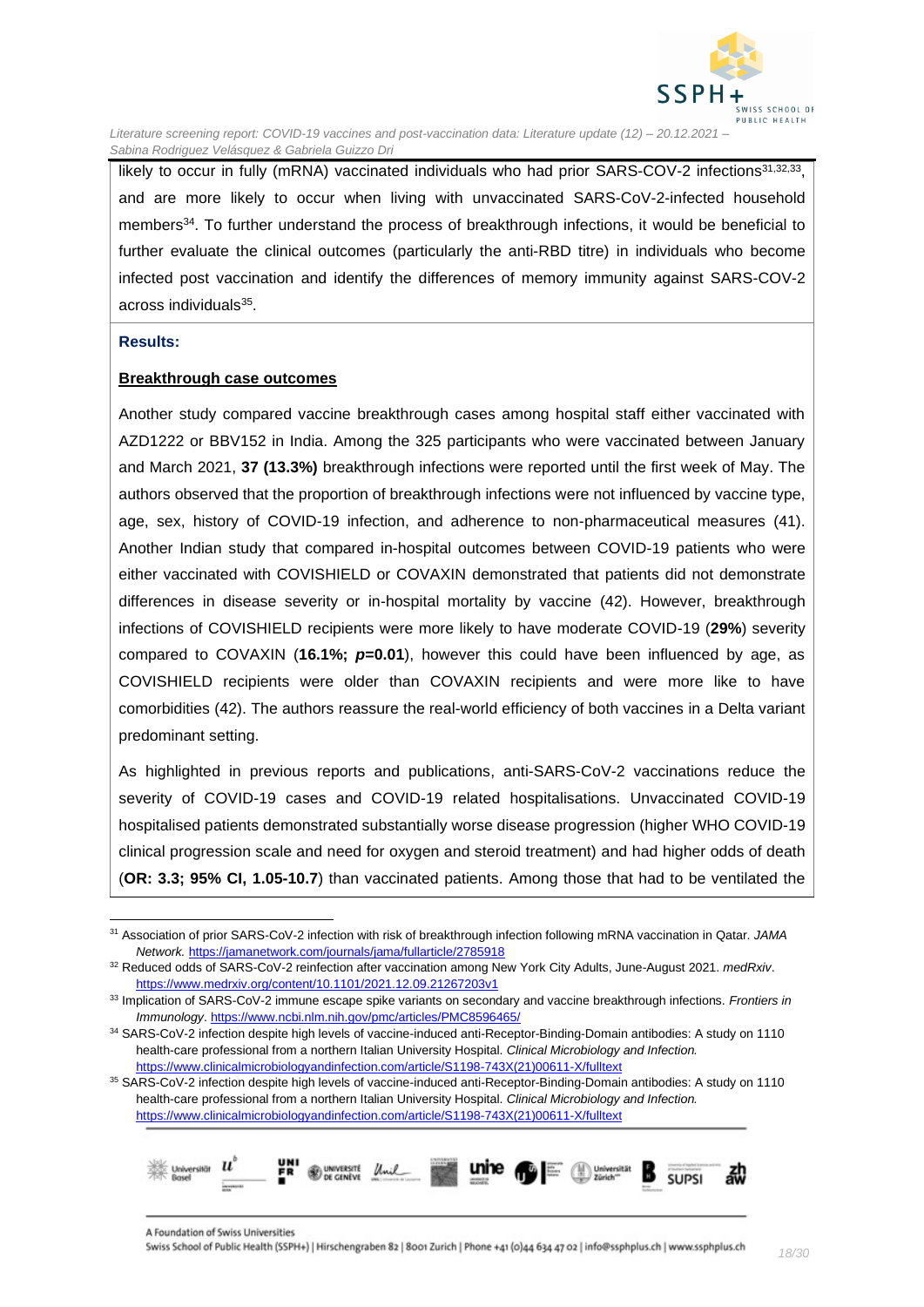

odds ratio increased to **54.8 (95% CI, 3.5-852**) (43). Hospitalised vaccinated patients are typically older and have more comorbidities than unvaccinated patients (43-45).

#### **Vaccine effectiveness against breakthrough infections**

A study that assessed hospitalization and mortality risk by vaccination type among SARS-CoV-2 breakthrough infections over the months of March until October 2021 (46), demonstrated that when compared to the Pfizer-BioNTech vaccine, the Moderna vaccine had lower adjusted (controlling for age, male sex, comorbidities, and prior SARS-CoV-2 infection) hazard ratios (aHR) for COVID-19 hospitalization (**0.85; 95% CI, 0.74-0.99;** *p***<0.05**) while the Janssen vaccine demonstrated higher aHR (**1.78; 95% CI 1.51--2.09;** *p***<0.001**) (46). Whereas both mRNA vaccines demonstrated similar aHR for COVID-19 mortality, Janssen recipients had higher risks (**aHR: 1.70; 95% CI; 1.03–2.80,**  *p***<0.05**) compared to Pfizer-BioNTech. In line with reports of waning vaccine immunity, the proportion of hospitalized breakthrough cases began to increase approximately 110-125 days after full vaccination for all three vaccines; Janssen demonstrated higher rates of hospitalization than the other two mRNA vaccines. Risk of hospitalization and mortality among breakthrough cases were higher for male patients and those of older age (46). In France, vaccine Delta breakthrough infections were not influenced by vaccine type (Pfizer-BioNTech [BNT162b2], Moderna [mRNA-1273], AstraZeneca [ChAdOx1 nCoV-19], Janssen [Ad26.COV2.S], or the heterologous combination of ChAdOx1 nCoV-19/ BNT162b2; *p*=0.362) (47). No differences were observed in the viral cycle threshold (Ct) values between symptomatic and asymptomatic breakthrough cases for the aforementioned vaccines, except for BNT162b2-vaccinated individuals. Symptomatic individuals had lower RT-PCR Ct values (**17.7; 95% CI, 15.07-20.51**) than asymptomatic individuals (**19; 95% CI, 16.00-23.00;** *p***=0.004**) (47). Despite studies confirming peak vaccine effectiveness after one month after being fully immunized, 50% of breakthrough infections occurred less than one month after having received two doses, and 75% occurred in patients who were within three months following full immunization. Most infections developed in people aged between 14 and 49 years, most likely due to France's easing of restrictions during the study's measurement period (April to August 2021). Additionally, the proportion of breakthrough infections followed the Delta variant's progression; the highest number of cases occurred during France's Delta peak in August 2021.

#### **Viral dynamics**

A study compared SARS-CoV-2 viral dynamics among either vaccinated or unvaccinated participants who were infected with the Alpha (B.1.1.7) or Delta (1.617.2) strains (48). The study found no difference in peak viral load, proliferation duration, clearance duration or duration of acute infection between the two variants and no difference in peak viral load or proliferation of duration between

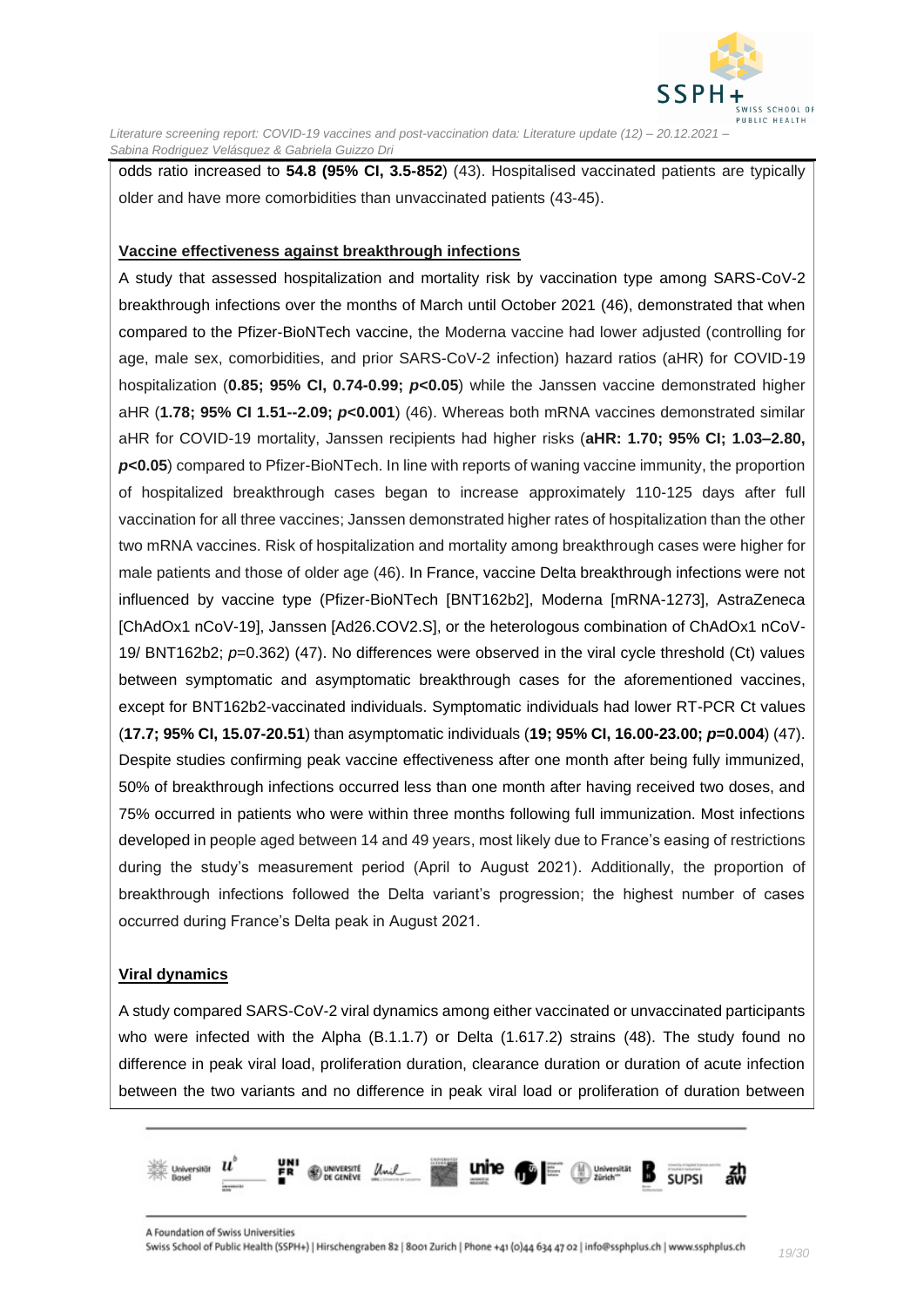

vaccination status. However, vaccinated persons had shorter viral clearance time (**5.5 days; 95% CI, 4.6-6.5**) compared to unvaccinated persons (**7.5 days; 95% CI, 6.8-8.2**). Similarly, a German study also reported high viral loads (Ct values<10), particularly in the upper airways and lungs, in vaccinated patients who had died of SARS-CoV-2 related complications (49). Fatal cases of COVID-19 in vaccinees were rare and often associated with severe comorbidities or other immunosuppressive conditions. This was accompanied by high rates of pulmonal bacterial or mycotic superinfections and the occurrence of immunocompromising factors such as malignancies, immunosuppressive drug intake, or decreased immunoglobulin levels, indicating a decreased ability to eliminate the virus in patients with an impaired immune system (49). Contrariwise, an Italian study observed clinical and virological differences between COVID-19 breakthrough cases and their respective unvaccinated controls: partially and fully vaccinated (BNT162b2) healthcare staff demonstrated higher prevalence of asymptomatic infections, milder infections, and significantly higher Ct values (partially immunized: **30.3, 95% CI, 24.1-35.5**; fully vaccinated: **35.0, 95% CI, 31.3-35.9**; unvaccinated: **22.3, 95% CI, 19.6- 30.6;** *p***<0.05**) compared to matched controls (50). Duration of symptoms in breakthrough infections were also shorter in vaccinated individuals (**5 days; 95% CI, 3-6**) than unvaccinated individuals (**9 days; 95% CI, 7-14**) (50).

#### **What is influencing breakthrough infections?**

Interestingly, a study that performed logistical regressions comparing Delta and non-Delta breakthrough infections observed that while unmatched analyses showed "elevated numbers of Delta infections in vaccinated compared to unvaccinated individuals", adjusted analyses, correcting for clinical collection date, sex and age, no difference was found between Delta and non-Delta breakthrough infections (51). The Delta variant's predominance rose significantly in metropolitan New York during the study period, so it would come as no surprise if most breakthrough infections that occurred were caused by the B.1.617.2 strain. Nevertheless, the authors' observed that breakthrough infections were weakly associated with spike mutation S112L, nsp12 mutation F192V, and the elimination of seven other mutations across different regions of the SARS-CoV-2 genome (51). Likewise, comorbidities, such as lung disease, cancers, hypertensions, coagulopathy, renal failures, and anaemia, among others, have been continuously reported to be associated with higher risk ratios for developing SARS-CoV-2 breakthrough infections (43-46, 52, 53).

Another study assessed how the "durability of vaccine efficacy contributes to rates of breakthrough infections, especially in the context of evolving variants" (33). Fully vaccinated healthcare workers (HWC) who had positive anti-N titres (confirming SARS-CoV-2 infection) exhibited **2.3-fold higher** mean NT<sup>50</sup> (*p*<0.001), against all four SARS-CoV-2 variants – D614G, B.1.17, B.1.351, and B.1.617.2  $-$  than anti-N negative HCWs. Among partially vaccinated HCW, the mean NT<sub>50</sub> difference was 11.7-

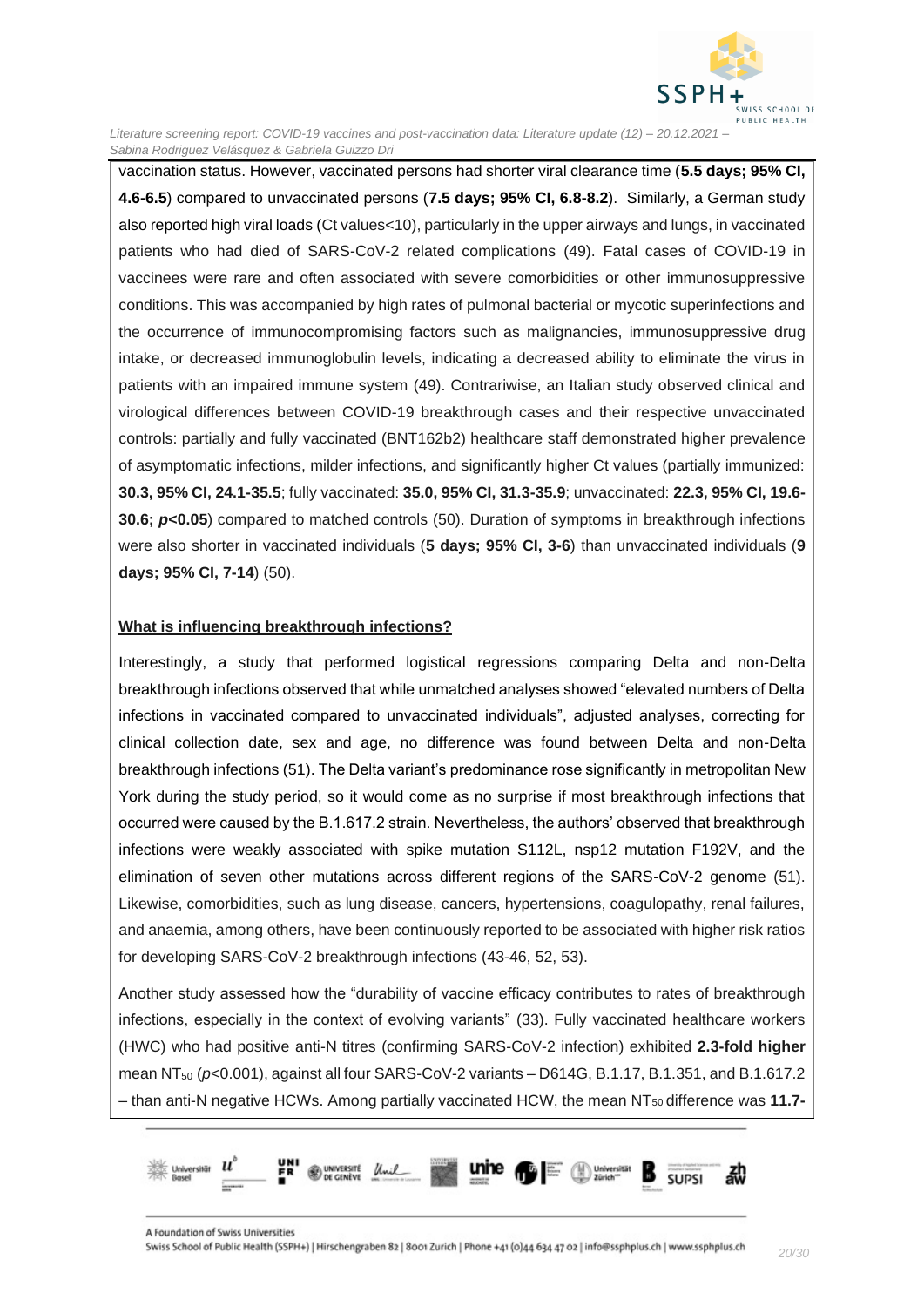

folder higher ( $p<0.001$ ). Among those that developed breakthrough infections six months postvaccination, anti-N positive HCWs had 6.1-fold higher NT<sub>50</sub> values than anti-N negative HCWs for all variants ( $p=0.042$ ). The D614G and Alpha mutations demonstrated greater and more significant differences between anti-N positive and negative NT<sub>50</sub> titres than the Beta and Delta mutations, "likely due to the strong neutralization resistance of the latter VOCs" (33). The authors also commented that prior SARS-CoV-2 infection correlated to elevated levels of neutralizing antibody (NAb) response once vaccinated (one or two doses), therefore leading to formidable protection against reinfection, corroborating further literature (54, 55).

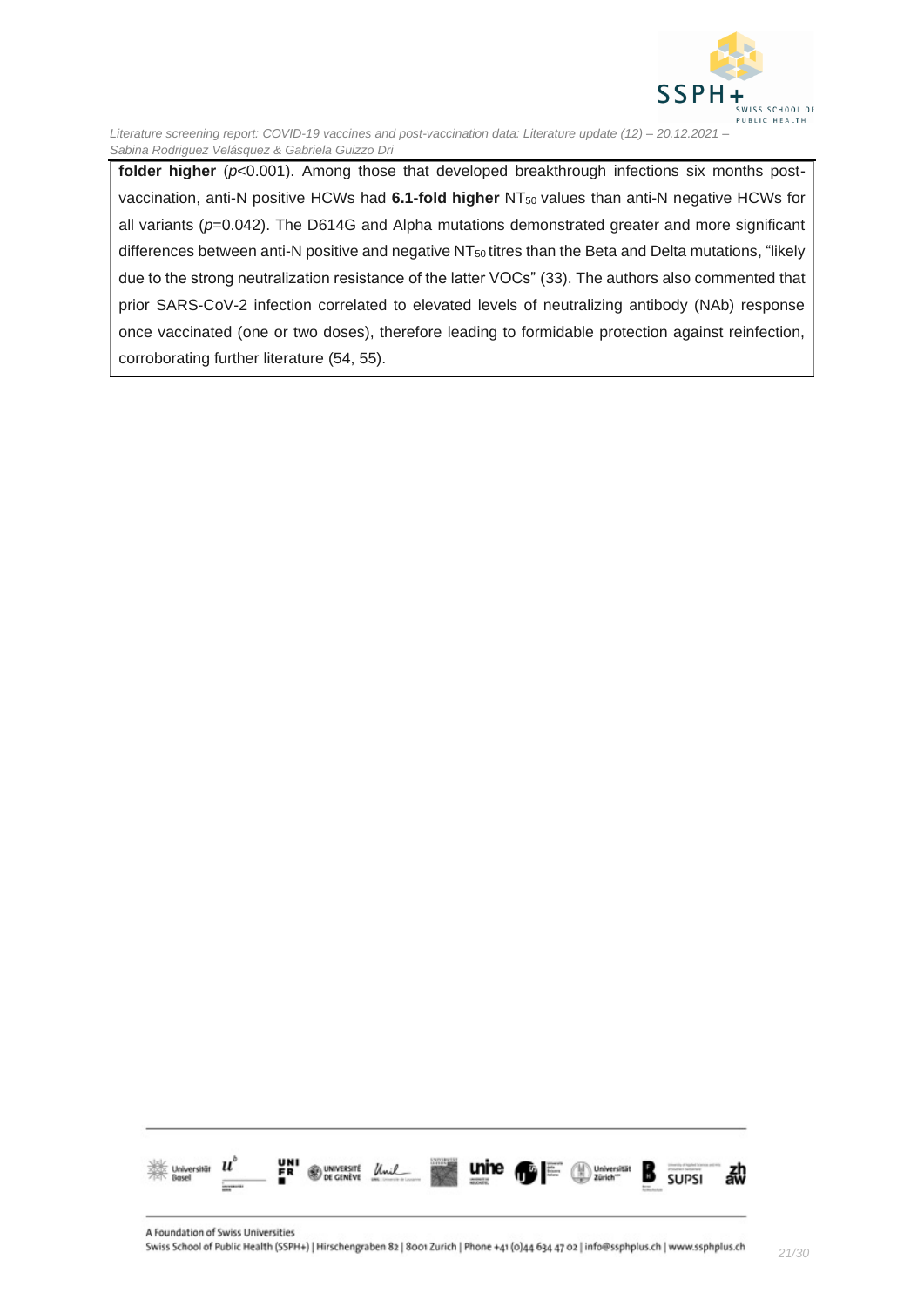

### <span id="page-21-0"></span>What is the latest data on COVID-19 booster doses?

#### **Summary:**

The characterisation of the durability of protective immunity continues to be one of the toughest challenges many immunologists and vaccinologists are facing. By now, multiple studies and a great deal of evidence have demonstrated that the immunogenicity of fully vaccinated individuals wanes over time, making the implementation of booster vaccination programs crucial for the restoration of immune protection and the reduction of the burden of disease. This issue has been highlighted after the increasing number of breakthrough infections with the Delta variant and the identification of the worrisome new variant of concern Omicron. Multiple countries have approved and started implementing booster vaccination programs to prioritize risk-groups and older individuals, all while expanding the program to include all individuals. Additionally, multiple countries have decided to reduce the minimum interval between the administration of a booster dose from 6 months to 3 months, in face to the new Omicron variant<sup>36</sup>. Based on recent studies, homologous booster doses for the BNT162b2 vaccine have shown to be highly effective against infection and hospitalization, while increasing the neutralizing antibody count higher than the second dose and increasing the IgG antibodies<sup>37</sup>. Additionally, homologous booster doses, especially of BNT162b2, have demonstrated to protect against COVID-19 across all age groups by decreasing the rate of confirmed infections<sup>38</sup>. Heterologous booster doses have also demonstrated to be safe and effective in preventing infections, as demonstrated in a study examining seven different COVID-19 vaccines used as booster doses in people previously vaccinated with AstraZeneca/Oxford or Pfizer-BioNTech vaccines<sup>39</sup>. Although booster doses are becoming more and more crucial in the ongoing battle against COVID-19, the consideration of the substantial geopolitical and ethical implications of booster vaccination programs remain as many individuals in low-income countries have yet to receive the first jabs of COVID-19 vaccines.

#### **Results:**

<sup>39</sup> Safety and immunogenicity of seven COVID-19 vaccines as third dose (booster) following two doses of ChAdOx1 nCov-19 or BNT162b2 in the UK (COV-BOOST): a blinded, multicentre, randomized, controlled, phase 2 trial. *The Lancet.*  [https://www.thelancet.com/journals/lancet/article/PIIS0140-6736\(21\)02717-3/fulltext](https://www.thelancet.com/journals/lancet/article/PIIS0140-6736(21)02717-3/fulltext)



<sup>36</sup> UK's minimum gap for Covid booster jabs to be halved to three months. *The Guardian.* Accessed on: 16/12/2021. <https://www.theguardian.com/world/2021/nov/29/covid-booster-jabs-to-be-offered-to-all-uk-adults-after-three-month-gap>

<sup>37</sup> Early Immunogenicity and safety of third dose of BNT162b2 mRNA Covid-19 vaccine among adults older than 60years; real world experience. *The Journal of Infectious Diseases.* [https://academic.oup.com/jid/advance](https://academic.oup.com/jid/advance-article/doi/10.1093/infdis/jiab584/6446235)[article/doi/10.1093/infdis/jiab584/6446235](https://academic.oup.com/jid/advance-article/doi/10.1093/infdis/jiab584/6446235)

<sup>38</sup> Protection against Covid-19 by BNT162b2 Booster across Age Groups. *NEJM.*  <https://www.nejm.org/doi/full/10.1056/NEJMoa2115926>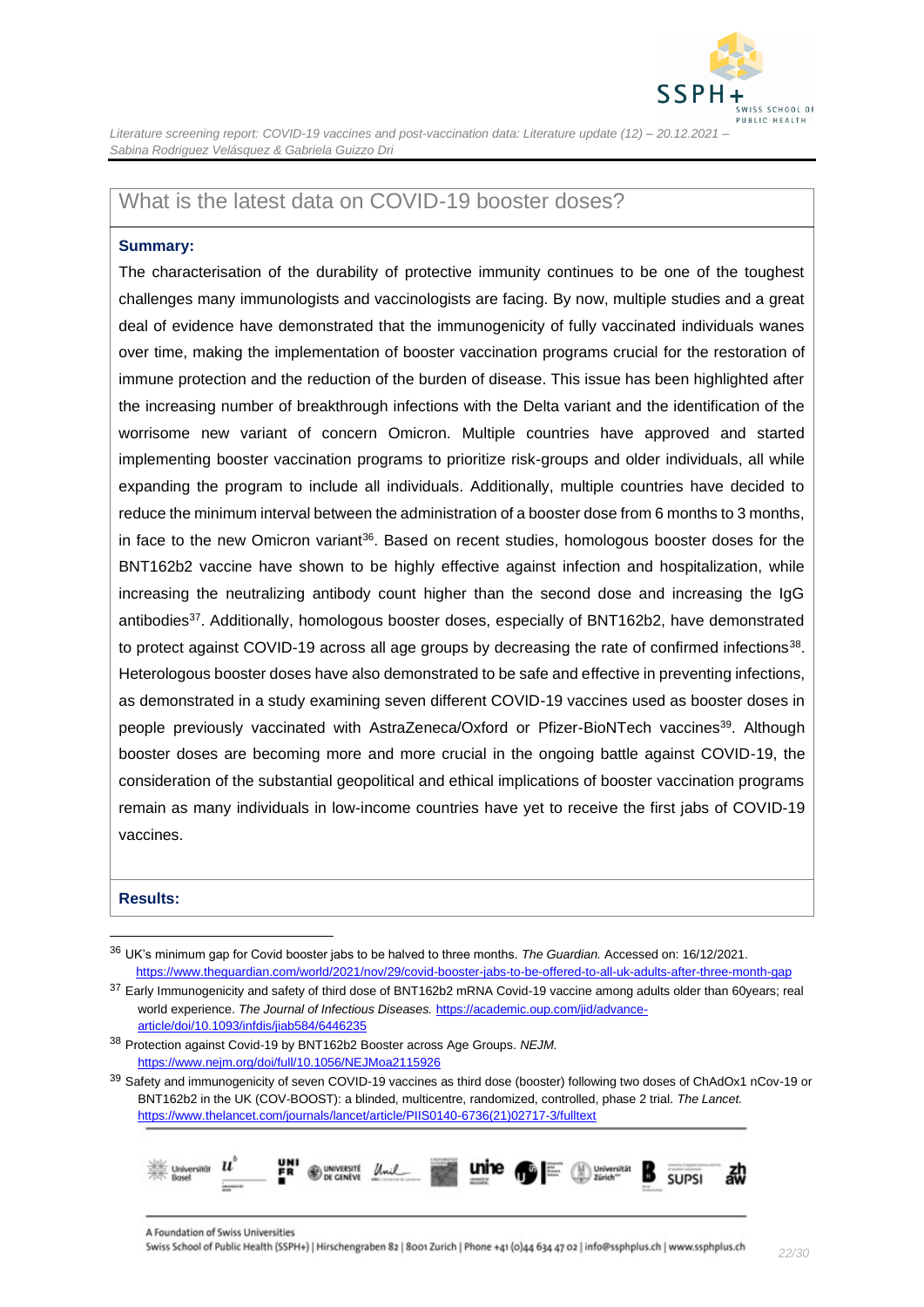

#### **Protection & Effectiveness:**

Booster doses have shown to increase the protection against confirmed infection, severe illness, and death against COVID-19 as demonstrated by a study using the Israel Ministry of Health database. The study compared the rates of confirmed COVID-19, severe illness, and deaths between individuals who received a BNT162b2 booster dose, at least 12 days earlier, and those who did not received one. Based on the results, the homologous booster dose of BNT162b2 demonstrated to protect against COVID-19 across all age groups by decreasing the rate of confirmed infections by **17.2 (95% CI, 15.4-19.2)** in individuals aged 16-29, by **9.0 (95% CI, 8.4-9.7)** in individuals aged 30-39, by **9.7 (95% CI, 9.2-10.3)** in individuals aged 40-49, by **12.2 (95% CI, 11.4-13.0)** in individuals 50-59, and by **12.3 (95% CI, 11.8-12.8)** in individuals aged 60 and over (56). As for the infection rate, a decrease by a factor of **10.8 (95% CI, 9.6, 12.2)** in individuals aged 16-29, **4.9 (95% CI, 4.5-5.3)** for individuals aged 30-39, **5.4 (95% CI, 5.0-5.8)** in individuals aged 40-49, **7.2 (95% CI, 6.7-7.9)** for individuals aged 50 to 59, and **7.4 (95% CI, 7.0-7.8)** in individuals aged 60 years and older was reported (56). Additionally, the rate of severe illness was also lowered in the booster group compared to the nonboosted group. Based on the study's results, the rate of severe illness was lowered by a factor of **21.7 (95% CI, 10.6-44.2)** in individuals aged 40 to 59 and **17.9 (95% CI, 15.1-21.2)** (56). Finally, when comparing the mortality rate, individuals aged 60 years and older had a lower mortality by a factor of **14.7 (95% CI, 10.0-21.4)** (56). Overall, a homologous booster doses provides an increase in protection across all age groups. Another study, using an Israeli Health Services database, aimed to estimate the adjusted hazard ratio for death due to COVDI-19 in boosted and non-boosted individuals (57). The results concluded that the adjusted hazard ratio for death due to COVID-19 in the booster group, as compared with the non-booster group was **0.10 (95% CI, 0.07-0.14)** meaning that participants who received a homologous booster at least 5 months after the second dose had **90% lower** mortality due to COVID-19 than participants who did not received a booster (57).

The effect of the homologous BNT162b2 booster doses was also demonstrated in a study using the Israel Ministry of Health COVID-19 Dashboard to explore the incidence rates reported per 100,000 regarding SARS-CoV-2 infection and severe illness. Based on the results, the mean daily incidence of infection in individuals younger than 60 years was **66.9 (95% CI, 57.6-76.2)** in the non-booster group compared with **14.8 (95% CI, 11.7-17.9)** in the booster group (corresponding to incidence ratio **of 0.22 [95% CI, 0.22-0.23]**) (58). As for individuals older than 60 years and over, the mean daily incidence was **39.0 (95% CI, 33.9-44.1)** in non-booster and **6.2 (95% CI, 5.2-7.2)** in booster group (incidence ratio of **0.16 [95% CI, 0.15-0.17]**) (58). When examining the incidence rate for severe illness, a mean daily incidence of **0.18 (95% CI, 0.15-0.21)** for individuals aged under 60 years was reported in non-boosted individuals while very few individuals were reported to have severe illness in

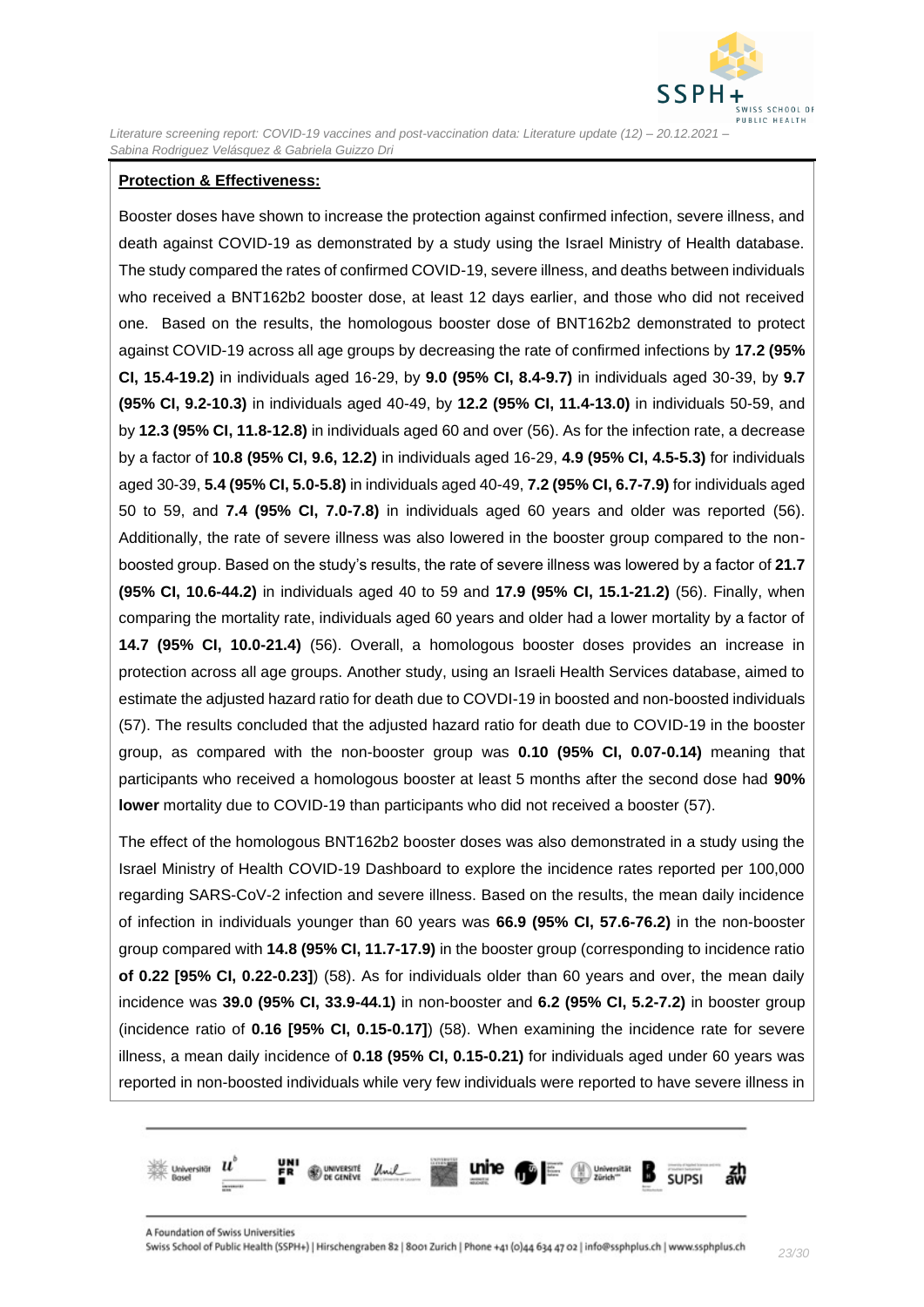

the boosted group (58). In people 60 years and older, the mean daily incidence in non-booster was **4.29 (95% CI, 3.86-4.73)** and **0.51 (95% CI, 0.41-0.61)** in the booster group (58).

A retrospective case-control study aiming to calculate the odds of infection with SARS-CoV-2 in people receiving a third dose of BNT162b2 compared to those with only two doses concluded that there was an association between the receipt of a third dose and a reduction in the odds of testing positive for SARS-CoV-2 (59). The study, including data from 1 March 2020 to 4 October 2021, included individuals who were 40 years and older in the study who had received either two doses or three doses of the BNT1162b2 vaccine. Based on the results, an estimated odds ratio of 0.14 (95% CI, 0.13-0.15) 28 to 65 days following the receipt of the booster dose was reported (59). In other words, an 86% reduction in the odds of testing positive for SARS-CoV-2 was seen in individuals with the booster dose (59).

With the reported waning immunity and decrease of effectiveness of COVID-19 vaccines over time, it Is important to evaluate the effectiveness of a third dose. One study evaluating the effectiveness of COVID-29 vaccines and booster doses against infection, hospitalization, and death for the BNT162b2 (Pfizer-BioNTech), mRNA-1273 (Moderna), ChAdOx1 (Oxford/AstraZeneca), and Ad26.COV2.S (Janssen) vaccines reported a clear decline in effectiveness for all vaccines over time (60). Nevertheless, with the administration of a booster dose, the effectiveness was restored to similar levels prior to the waning of the effectiveness. Based on the results, regardless of homologous or heterologous booster doses, the BNT162b2 booster dose brought the protection against infection to **92% (95% CI, 91-92),** against hospital admission to **95% (95% CI, 94-96)**, and against death to **97% (95% CI, 96-98)** (60). As for the administration of the mRNA-1273 booster dose, an effectiveness of **93% (95% CI, 91-95)** against infection, **98% (95% CI, 95-99)** against hospital admission, and **close to 100%** against death was reported regardless of homologous or heterologous administration, with the exception of Janssen due to insufficient data (60). Overall, the combination of two mRNA-based vaccines reached a boosted effectiveness of over 91%, while the combination of a mRNA booster and ChAdOx1 showed a somewhat lower effectiveness (60).

#### **Heterologous Booster:**

As evidence on the waning immunity and decrease in effectiveness becomes clearer, information on the safety, immunogenicity, efficacy, and effectiveness of booster doses has become crucial. Currently, the majority of data revolves around the administration of homologous booster doses, while very few data on the comparative safety and immunogenicity of different COVID-19 vaccine administered as heterologous boosters exists. Recently, a study aiming to generate data to optimise

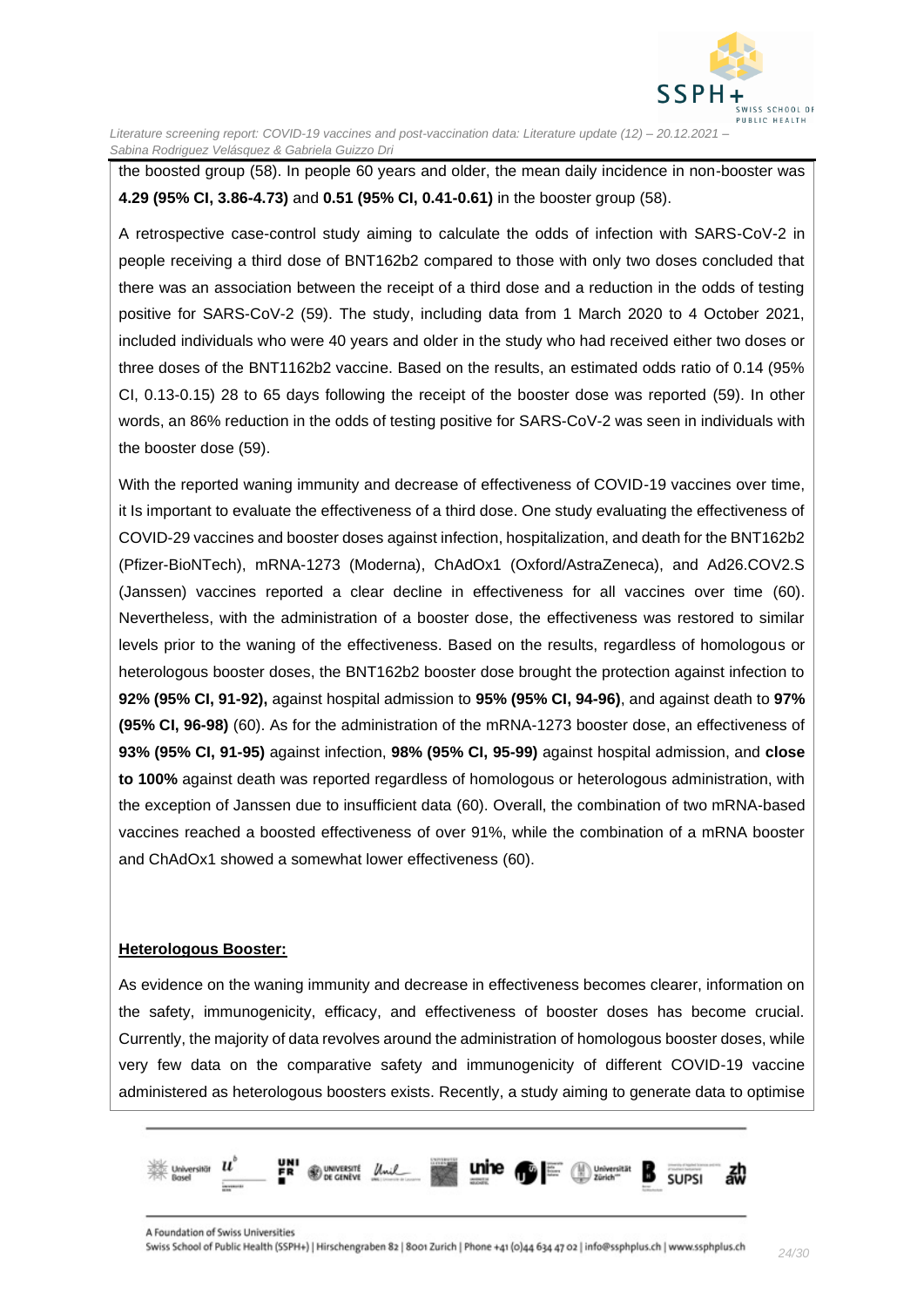

the selection of booster vaccines investigated the reactogenicity and immunogenicity of seven COVID-19 vaccines as third doses after two doses of ChAdOx1 or BNT162b2 (61). From 1 June to 30 June 2021, 2878 participants who had received two doses of either ChAdOx1 or BNT162b2 were enrolled in the study and assigned to the COVID-19 vaccine or control group. A total of seven vaccines were distributed across the participants in the COVID-19 vaccine group (Novavax (NVX2373), Oxford/AstraZeneca (ChAdOx1), Pfizer-BioNTech (BNT162b2), Valneva (VLA2001), Janssen (Ad26.COV2.S), Moderna (mRNA1273), and CureVac (CVnCov)). Based on the reactogenicity results, systemic reactions within 7 days after all vaccines were similar, with fatigue and headache the most common systemic reactions, and pain the most frequent local reaction (61). Overall, three vaccines showed increased reactogenicity. As for the results on the immunogenicity of the heterologous booster doses, participants who were previously vaccinated with the two doses of ChAdOx1 had a geometric mean titres (GMT) against the wild-type of **193 GMT (95% CI, 161–231)** after receiving the ChAdOx1 booster, **727 GMT (95% CI, 598–883)** after receiving the Novavax booster, **1621 GMT (95% CI, 1314–1998)** after receiving the BNT162b2 booster, **202 GMT (95% CI, 166–247)** after receiving the Valneva booster, **563 GMT (95% CI, 454–698)** after receiving the Ad26.COV2.S booster, **2368 GMT (95% CI, 2054–2730)** after receiving the mRNA1273 booster, and **373 GMT (95% CI, 310–448)** after receiving the CureVac booster (61). As for participants who were previously vaccinated with the two doses of BNT162b2, the geometric mean titres against the wildtype were **950 GMT (95% CI, 802–1126)** after receiving the ChAdOx1 booster, **766 GMT (95% CI, 624–939)** after receiving the Novavax booster, **1789 GMT (95% CI. 1520–2107)** after receiving the BNT booster, **289 GMT (95% CI, 244–342)** after receiving the Valneva booster, **1441 GMT (95% CI, 1188–1749)** after receiving the Ad26.COV2.S booster, **2019 GMT (95% CI, 1621–2513)** after receiving the mRNA1273 booster, and **487 (95% CI, 411–577)** after receiving the CureVac booster (61).

Another study aiming to appraise the booster effect of the inactivated vaccine (BBIBP), viral vector vaccine (ChAdOx1), and mRNA vaccine (BNT162b2) in healthy individuals who received the inactivated vaccine (CoronaVac) was conducted (62). Regarding the safety, the booster doses were safe with no serious adverse events. As for the immunogenicity, booster doses with the mRNA vaccine had a high proportion of IgG, RBD, and IgA response followed by the viral vector vaccine, while the administration of the inactivated vaccine as a booster had lower booster response, in comparison to the other vaccines (62).

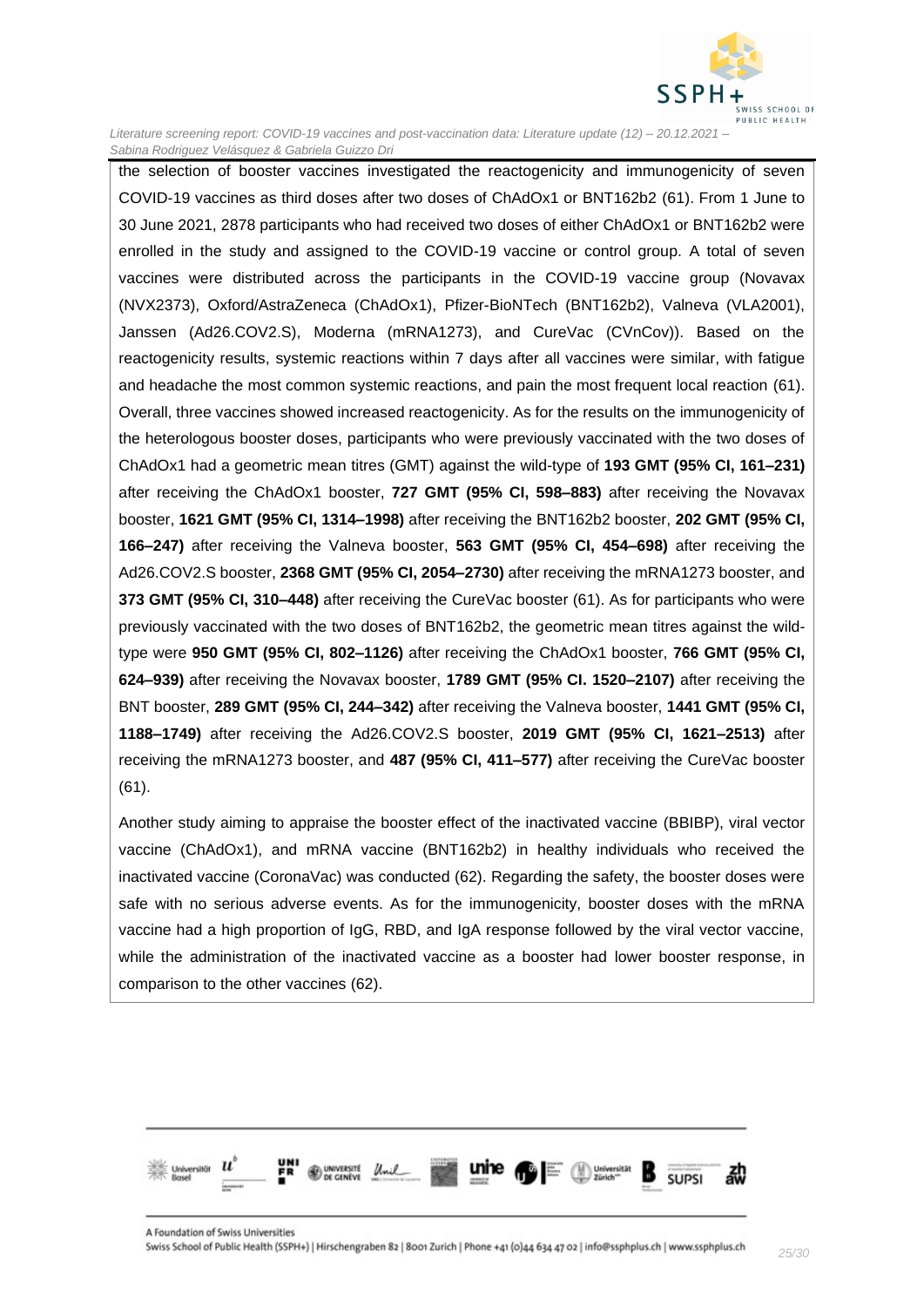

## <span id="page-25-0"></span>References

1. Dejnirattisai W, Shaw RH, Supasa P, Liu C, Stuart ASV, Pollard AJ, et al. Reduced neutralisation of SARS-COV-2 Omicron-B.1.1.529 variant by post-immunisation serum. medRxiv. 2021:2021.12.10.21267534.<https://doi.org/10.1101/2021.12.10.21267534>

2. Wilhelm A, Widera M, Grikscheit K, Toptan T, Schenk B, Pallas C, et al. Reduced Neutralization of SARS-CoV-2 Omicron Variant by Vaccine Sera and monoclonal antibodies. medRxiv. 2021:2021.12.07.21267432.<https://doi.org/10.1101/2021.12.07.21267432>

3. Cele S, Jackson L, Khan K, Khoury DS, Moyo-Gwete T, Tegally H, et al. SARS-CoV-2 Omicron has extensive but incomplete escape of Pfizer BNT162b2 elicited neutralization and requires ACE2 for infection. medRxiv. 2021:2021.12.08.21267417. <https://doi.org/10.1101/2021.12.08.21267417>

4. Ikemura N, Hoshino A, Higuchi Y, Taminishi S, Inaba T, Matoba S. SARS-CoV-2 Omicron variant escapes neutralization by vaccinated and convalescent sera and therapeutic monoclonal antibodies. medRxiv. 2021:2021.12.13.21267761. <https://doi.org/10.1101/2021.12.13.21267761>

5. Lu L, Mok B, Chen L, Chan J, Tsang O, Lam B, et al. Neutralization of SARS-CoV-2 Omicron variant by sera from BNT162b2 or Coronavac vaccine recipients. medRxiv. 2021:2021.12.13.21267668.<https://doi.org/10.1101/2021.12.13.21267668>

6. Roessler A, Riepler L, Bante D, von Laer D, Kimpel J. SARS-CoV-2 B.1.1.529 variant (Omicron) evades neutralization by sera from vaccinated and convalescent individuals. m edRxiv. 2021:2021.12.08.21267491.<https://doi.org/10.1101/2021.12.08.21267491>

7. Redd AD, Nardin A, Kared H, Bloch EM, Abel B, Pekosz A, et al. Minimal cross-over between mutations associated with Omicron variant of SARS-CoV-2 and CD8+ T cell epitopes identified in COVID-19 convalescent individuals. bioRxiv. 2021:2021.12.06.471446. <https://doi.org/10.1101/2021.12.06.471446>

8. Ahmed SF, Quadeer AA, McKay M. SARS-CoV-2 T cell responses are expected to remain robust against Omicron. bioRxiv. 2021:2021.12.12.472315. <https://doi.org/10.1101/2021.12.12.472315>

9. Basile K, Rockett RJ, McPhie K, Fennell M, Johnson-Mackinnon J, Agius J, et al. Improved neutralization of the SARS-CoV-2 Omicron variant after Pfizer-BioNTech BNT162b2 COVID-19 vaccine boosting. bioRxiv. 2021:2021.12.12.472252. <https://doi.org/10.1101/2021.12.12.472252>

10. Nemet I, Kliker L, Lustig Y, Zuckerman NS, Cohen C, Kreiss Y, et al. Third BNT162b2 vaccination neutralization of SARS-CoV-2 Omicron infection. medRxiv.

2021:2021.12.13.21267670.<https://doi.org/10.1101/2021.12.13.21267670>

11. Doria-Rose N, Shen X, Schmidt SD, Dell S, McDanal C, Feng W, et al. Booster of mRNA-1273 Vaccine Reduces SARS-CoV-2 Omicron Escape from Neutralizing Antibodies. medRxiv. 2021:2021.12.15.21267805.<https://doi.org/10.1101/2021.12.15.21267805>

12. Garcia-Beltran WF, St Denis KJ, Hoelzemer A, Lam EC, Nitido AD, Sheehan ML, et al. mRNA-based COVID-19 vaccine boosters induce neutralizing immunity against SARS-CoV-2 Omicron variant. medRxiv. 2021:2021.12.14.21267755.

<https://doi.org/10.1101/2021.12.14.21267755>

13. Volkov O. Predicted Symptomatic Effectiveness of Pfizer-BioNTech BNT162b2 Vaccine Against Omicron Variant of SARS-CoV-2. medRxiv. 2021:2021.12.09.21267556. <https://doi.org/10.1101/2021.12.09.21267556>

14. Gardner BJ, Kilpatrick AM. Estimates of reduced vaccine effectiveness against hospitalization, infection, transmission and symptomatic disease of a new SARS-CoV-2



A Foundation of Swiss Universities

Swiss School of Public Health (SSPH+) | Hirschengraben 82 | 8001 Zurich | Phone +41 (0)44 634 47 02 | info@ssphplus.ch | www.ssphplus.ch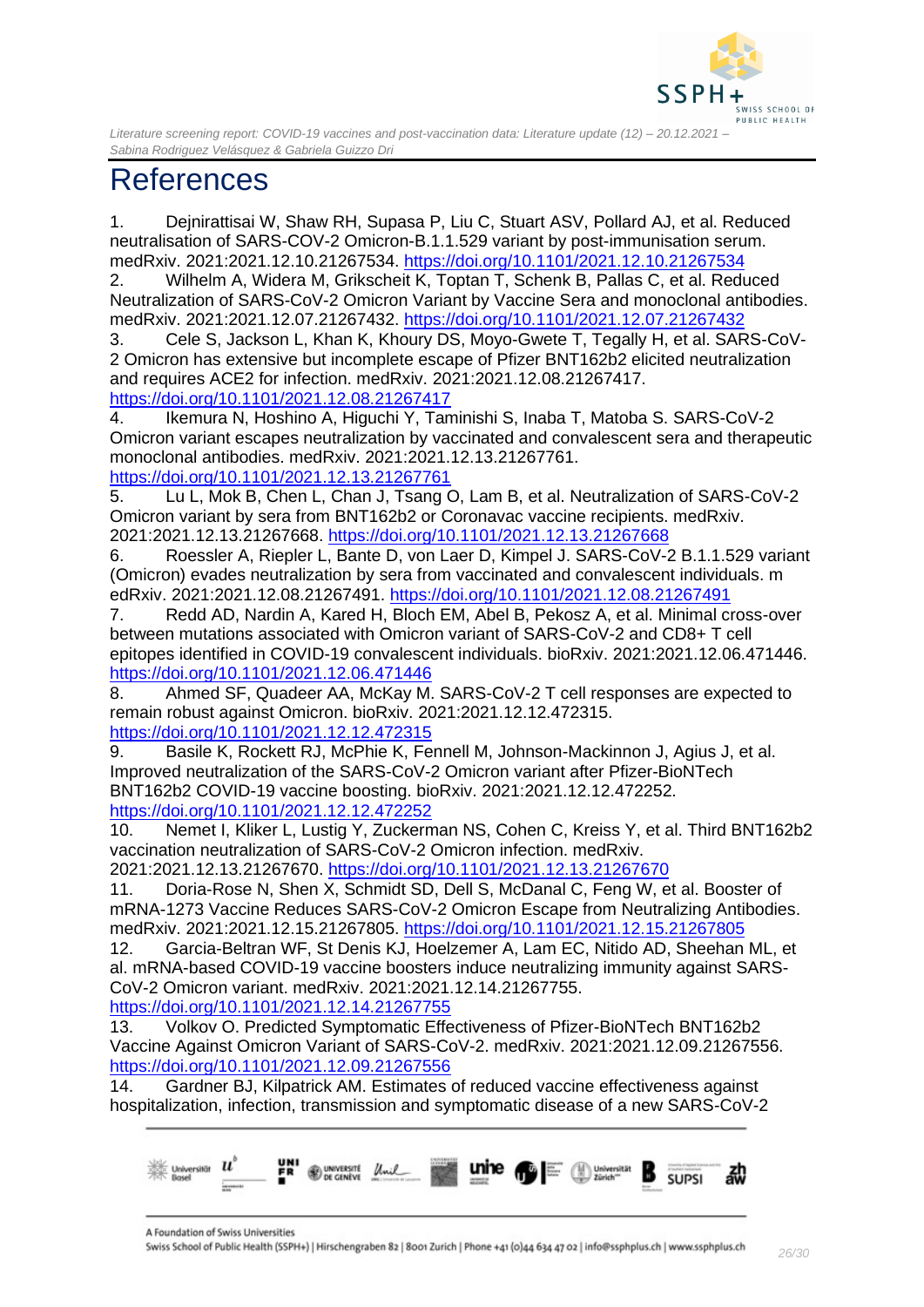

variant, Omicron (B.1.1.529), using neutralizing antibody titers. medRxiv. 2021:2021.12.10.21267594.<https://doi.org/10.1101/2021.12.10.21267594>

15. Andrews N, Stowe J, Kirsebom F, Toffa S, Rickeard T, Gallagher E, et al. Effectiveness of COVID-19 vaccines against the Omicron (B.1.1.529) variant of concern. medRxiv. 2021:2021.12.14.21267615.<https://doi.org/10.1101/2021.12.14.21267615>

16. Khoury DS, Steain M, Triccas J, Sigal A, Davenport MP, Cromer D. Analysis: A metaanalysis of Early Results to predict Vaccine efficacy against Omicron. medRxiv. 2021:2021.12.13.21267748.<https://doi.org/10.1101/2021.12.13.21267748>

17. UK Health Security Agency. SARS-CoV-2 variants of concern and variants under investigation in England - Technical briefing 32. 2021 17 December 2021. [https://assets.publishing.service.gov.uk/government/uploads/system/uploads/attachment\\_dat](https://assets.publishing.service.gov.uk/government/uploads/system/uploads/attachment_data/file/1042046/Technical_Briefing_32.pdf)

[a/file/1042046/Technical\\_Briefing\\_32.pdf.](https://assets.publishing.service.gov.uk/government/uploads/system/uploads/attachment_data/file/1042046/Technical_Briefing_32.pdf)

18. Dickerman BA, Gerlovin H, Madenci AL, Kurgansky KE, Ferolito BR, Figueroa Muñiz MJ, et al. Comparative Effectiveness of BNT162b2 and mRNA-1273 Vaccines in U.S. Veterans. New England Journal of Medicine. 2021.<https://doi.org/10.1056/NEJMoa2115463>

19. Puranik A, Lenehan PJ, Silvert E, Niesen MJM, Corchado-Garcia J, O'Horo JC, et al. Comparison of two highly-effective mRNA vaccines for COVID-19 during periods of Alpha and Delta variant prevalence. medRxiv. 2021:2021.08.06.21261707. <https://doi.org/10.1101/2021.08.06.21261707>

20. Bajema KL, Dahl RM, Prill MM, Meites E, Rodriguez-Barradas MC, Marconi VC, et al. Effectiveness of COVID-19 mRNA Vaccines Against COVID-19-Associated Hospitalization - Five Veterans Affairs Medical Centers, United States, February 1-August 6, 2021. MMWR Morbidity & Mortality Weekly Report. 2021;70(37):1294-9.

<https://doi.org/10.15585/mmwr.mm7037e3>

21. Self WH, Tenforde MW, Rhoads JP, Gaglani M, Ginde AA, Douin DJ, et al. Comparative Effectiveness of Moderna, Pfizer-BioNTech, and Janssen (Johnson & Johnson) Vaccines in Preventing COVID-19 Hospitalizations Among Adults Without Immunocompromising Conditions — United States, March–August 2021. Morbidity & Mortality Weekly Report. 2021;70(38):1337–43.<https://doi.org/10.15585/mmwr.mm7038e1>

22. Rodriguez Velásquez S, Guizzo Dri G. COVID-19 vaccines and post-vaccination data: Literature update (9). Geneva: Swiss School of Public Health; 2021. Contract No.: 9. [https://www.bag.admin.ch/dam/bag/en/dokumente/mt/k-und-i/aktuelle-ausbrueche](https://www.bag.admin.ch/dam/bag/en/dokumente/mt/k-und-i/aktuelle-ausbrueche-pandemien/2019-nCoV/Literaturrecherchen/literaturrecherchen-covid-19-impfstoffe-20210830.pdf.download.pdf/20210830_Literaturrecherchen_Covid-19-Impfstoffe_EN.pdf)[pandemien/2019-nCoV/Literaturrecherchen/literaturrecherchen-covid-19-impfstoffe-](https://www.bag.admin.ch/dam/bag/en/dokumente/mt/k-und-i/aktuelle-ausbrueche-pandemien/2019-nCoV/Literaturrecherchen/literaturrecherchen-covid-19-impfstoffe-20210830.pdf.download.pdf/20210830_Literaturrecherchen_Covid-19-Impfstoffe_EN.pdf)[20210830.pdf.download.pdf/20210830\\_Literaturrecherchen\\_Covid-19-Impfstoffe\\_EN.pdf.](https://www.bag.admin.ch/dam/bag/en/dokumente/mt/k-und-i/aktuelle-ausbrueche-pandemien/2019-nCoV/Literaturrecherchen/literaturrecherchen-covid-19-impfstoffe-20210830.pdf.download.pdf/20210830_Literaturrecherchen_Covid-19-Impfstoffe_EN.pdf)

23. Sheikh A, McMenamin J, Taylor B, Robertson C. SARS-CoV-2 Delta VOC in Scotland: demographics, risk of hospital admission, and vaccine effectiveness. The Lancet. 2021;397(10293):2461-2. [https://doi.org/10.1016/S0140-6736\(21\)01358-1](https://doi.org/10.1016/S0140-6736(21)01358-1)

24. Sheikh A, Robertson C, Taylor B. BNT162b2 and ChAdOx1 nCoV-19 Vaccine Effectiveness against Death from the Delta Variant. New England Journal of Medicine. 2021;385(23):2195-7.<https://doi.org/10.1056/NEJMc2113864>

25. Rosenberg ES, Dorabawila V, Easton D, Bauer UE, Kumar J, Hoen R, et al. Covid-19 Vaccine Effectiveness in New York State. New England Journal of Medicine. 2021. <https://doi.org/10.1056/NEJMoa2116063>

26. Chemaitelly H, Tang P, Hasan MR, AlMukdad S, Yassine HM, Benslimane FM, et al. Waning of BNT162b2 Vaccine Protection against SARS-CoV-2 Infection in Qatar. New England Journal of Medicine. 2021;385(24):e83.<https://doi.org/10.1056/NEJMoa2114114> 27. Goldberg Y, Mandel M, Bar-On YM, Bodenheimer O, Freedman L, Haas EJ, et al. Waning Immunity after the BNT162b2 Vaccine in Israel. New England Journal of Medicine. 2021.<https://doi.org/10.1056/NEJMoa2114228>



A Foundation of Swiss Universities

Swiss School of Public Health (SSPH+) | Hirschengraben 82 | 8001 Zurich | Phone +41 (0)44 634 47 02 | info@ssphplus.ch | www.ssphplus.ch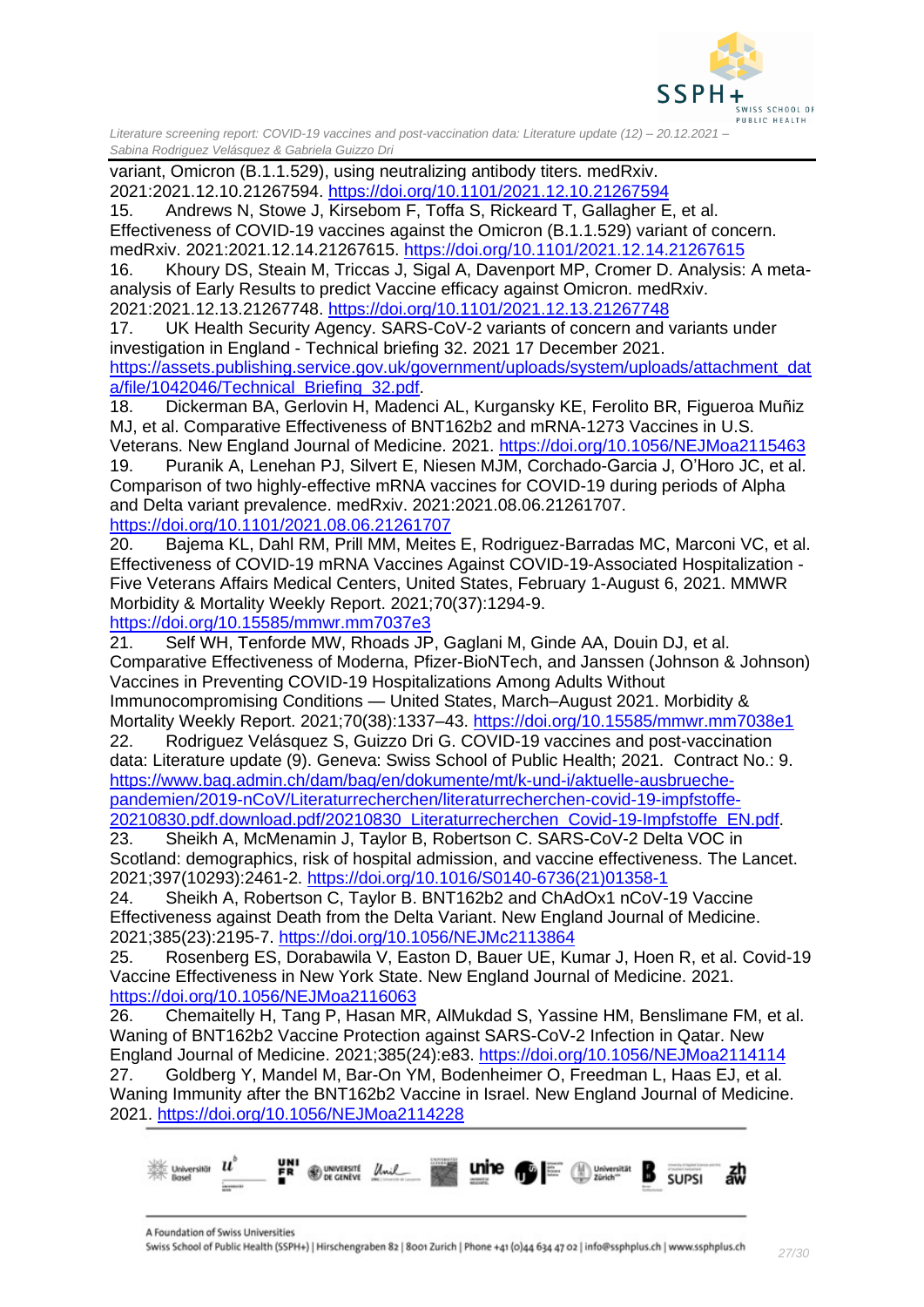

28. Florea A, Sy LS, Luo Y, Qian L, Bruxvoort KJ, Ackerson BK, et al. Durability of mRNA-1273 against COVID-19 in the time of Delta: Interim results from an observational cohort study. medRxiv. 2021:2021.12.13.21267620.

<https://doi.org/10.1101/2021.12.13.21267620>

29. Khoury J, Najjar-Debbiny R, Hanna A, Jabbour A, Abu Ahmad Y, Saffuri A, et al. COVID-19 vaccine - Long term immune decline and breakthrough infections. Vaccine. 2021;39(48):6984-9.<https://doi.org/10.1016/j.vaccine.2021.10.038>

30. Levin EG, Lustig Y, Cohen C, Fluss R, Indenbaum V, Amit S, et al. Waning Immune Humoral Response to BNT162b2 Covid-19 Vaccine over 6 Months. New England Journal of Medicine. 2021.<https://doi.org/10.1056/NEJMoa2114583>

31. Kwok SLL, Cheng SMS, Leung JNS, Leung K, Lee C-K, Wu JT, et al. Waning antibody levels after vaccination with mRNA BNT162b2 and inactivated CoronaVac COVID-19 vaccines in Hong Kong blood donors. medRxiv. 2021:2021.12.05.21267330. <https://doi.org/10.1101/2021.12.05.21267330>

32. Achiron A, Mandel M, Dreyer-Alster S, Harari G, Gurevich M. Humoral SARS-COV-2 IgG decay within 6 months in COVID-19 healthy vaccinees: The need for a booster vaccine dose? Eur J Intern Med. 2021;94:105-7.<https://doi.org/10.1016/j.ejim.2021.10.027>

33. Evans JP, Zeng C, Carlin C, Lozanski G, Saif LJ, Oltz EM, et al. Loss of Neutralizing Antibody Response to mRNA Vaccination against SARS-CoV-2 Variants: Differing Kinetics and Strong Boosting by Breakthrough Infection. bioRxiv. 2021:2021.12.06.471455. <https://doi.org/10.1101/2021.12.06.471455>

34. Ferrari D, Clementi N, Criscuolo E, Ambrosi A, Corea F, Di Resta C, et al. Antibody Titer Kinetics and SARS-CoV-2 Infections Six Months after Administration with the

BNT162b2 Vaccine. Vaccines (Basel). 2021;9(11).<https://doi.org/10.3390/vaccines9111357> 35. Wall EC, Wu M, Harvey R, Kelly G, Warchal S, Sawyer C, et al. Neutralising antibody activity against SARS-CoV-2 VOCs B.1.617.2 and B.1.351 by BNT162b2 vaccination. The Lancet. 2021;397(10292):2331-3. [https://doi.org/10.1016/S0140-6736\(21\)01290-3](https://doi.org/10.1016/S0140-6736(21)01290-3)

36. Salvagno GL, Henry BM, Pighi L, De Nitto S, Gianfilippi G, Lippi G. The pronounced decline of anti-SARS-CoV-2 spike trimeric IgG and RBD IgG in baseline seronegative individuals six months after BNT162b2 vaccination is consistent with the need for vaccine boosters. Clinical Chemistry and Laboratory Medicine. 2021. [https://doi.org/10.1515/cclm-](https://doi.org/10.1515/cclm-2021-1184)[2021-1184](https://doi.org/10.1515/cclm-2021-1184)

37. Kawasuji H, Morinaga Y, Tani H, Saga Y, Kaneda M, Murai Y, et al. Age-Dependent Reduction in Neutralization against Alpha and Beta Variants of BNT162b2 SARS-CoV-2 Vaccine-Induced Immunity. Microbiol Spectr. 2021:e0056121. <https://doi.org/10.1128/Spectrum.00561-21>

38. Zhong D, Xiao S, Debes AK, Egbert ER, Caturegli P, Colantuoni E, et al. Durability of Antibody Levels After Vaccination With mRNA SARS-CoV-2 Vaccine in Individuals With or Without Prior Infection. Jama. 2021.<https://doi.org/10.1001/jama.2021.19996>

39. Woldemeskel BA, Garliss CC, Blankson JN. mRNA Vaccine-Elicited SARS-CoV-2- Specific T cells Persist at 6 Months and Recognize the Delta Variant. Clinical infectious diseases : an official publication of the Infectious Diseases Society of America. 2021. <https://doi.org/10.1093/cid/ciab915>

40. Sariol CA, Serrano‐collazo C, Ortiz EJ, Pantoja P, Cruz L, Arana T, et al. Limited impact of delta variant's mutations on the effectiveness of neutralization conferred by natural infection or covid‐19 vaccines in a latino population. Viruses. 2021;13(12). <https://doi.org/10.3390/v13122405>

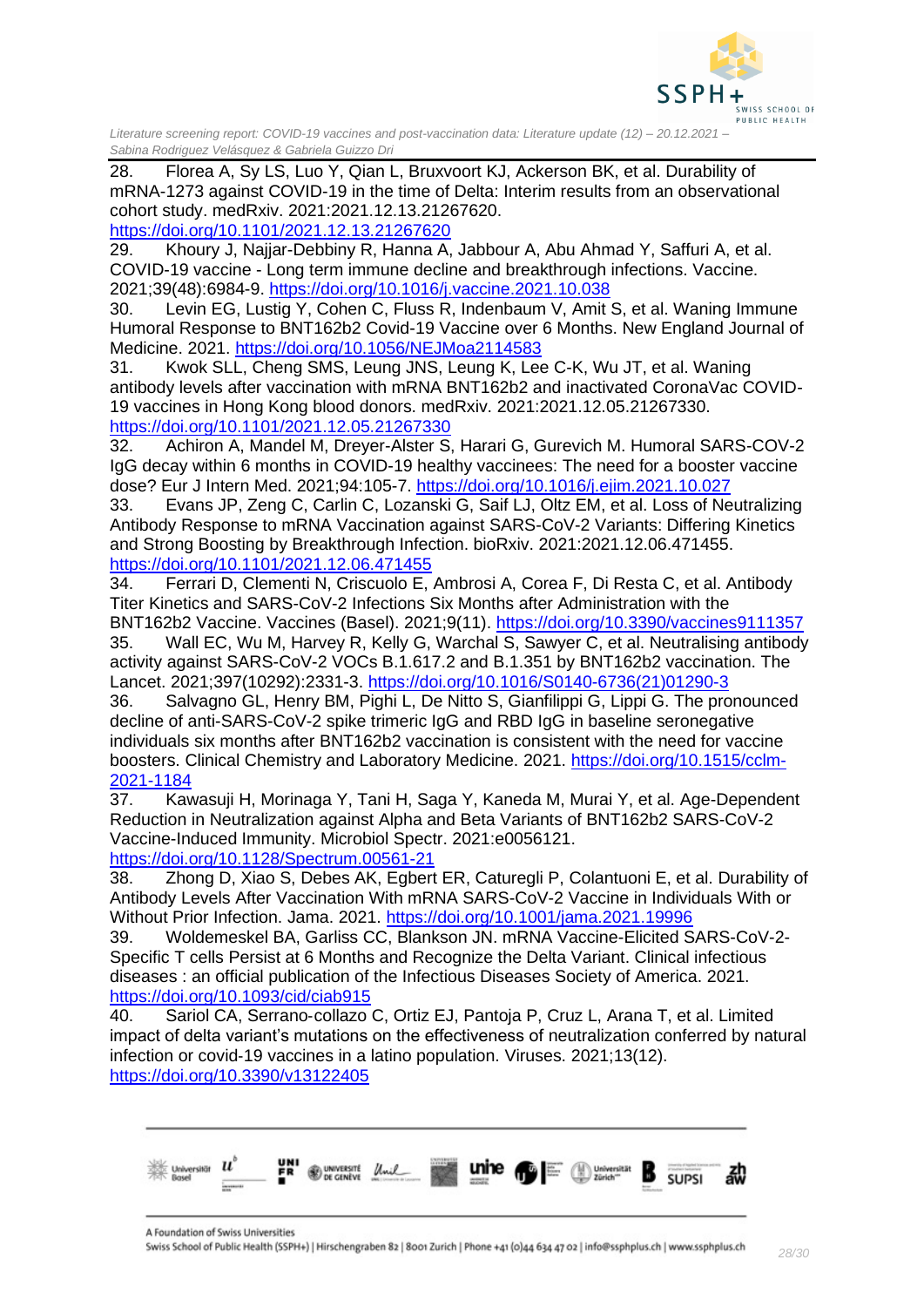

41. Sharma P, Mishra S, Basu S, Kumar R, Tanwar N. Breakthrough Infection With Severe Acute Respiratory Syndrome Coronavirus 2 Among Healthcare Workers in Delhi: A Single-Institution Study. Cureus. 2021;13(10):e19070.<https://doi.org/10.7759/cureus.19070> 42. Suri TM, Ghosh T, M A, Vadala R, Vig S, Bhatnagar S, et al. In-hospital mortality due to breakthrough COVID-19 among recipients of COVISHIELD (ChAdOx nCoV-19) and COVAXIN (BBV152). medRxiv. 2021:2021.12.07.21267398. <https://doi.org/10.1101/2021.12.07.21267398> 43. Padovani A, Cristillo V, Tomasoni D, Gipponi S, Pilotto A. SARS-CoV-2 vaccination predicts COVID-19 progression and outcomes in hospitalized patients. medRxiv. 2021:2021.11.21.21266633.<https://doi.org/10.1101/2021.11.21.21266633> 44. Juthani PV, Gupta A, Borges KA, Price CC, Lee AI, Won CH, et al. Hospitalisation among vaccine breakthrough COVID-19 infections. Lancet Infect Dis. 2021. [https://doi.org/10.1016/s1473-3099\(21\)00558-2](https://doi.org/10.1016/s1473-3099(21)00558-2)

45. Parums DV. Editorial: SARS-CoV-2 Vaccine Responses and Breakthrough COVID-19. Med Sci Monit. 2021;27:e935624.<https://doi.org/10.12659/msm.935624>

46. Kshirsagar M, Mukherjee S, Nasir M, Becker N, Ferres JL, Richardson BA. Risk of hospitalization and mortality after breakthrough SARS-CoV-2 infection by vaccine type and previous SARS-CoV-2 infection utilizing medical claims data. medRxiv.

2021:2021.12.08.21267483.<https://doi.org/10.1101/2021.12.08.21267483>

47. Bal A, Destras G, Simon B, Giannoli J-M, Morfin-sherpa F, Lina B, et al. Investigation of Vaccine Breakthrough Infections by Vaccine strategy during the Delta Variant Wave in France. medRxiv. 2021:2021.12.05.21267301.<https://doi.org/10.1101/2021.12.05.21267301>

48. Kissler SM, Fauver JR, Mack C, Tai CG, Breban MI, Watkins AE, et al. Viral Dynamics of SARS-CoV-2 Variants in Vaccinated and Unvaccinated Persons. New England Journal of Medicine. 2021.<https://doi.org/10.1056/NEJMc2102507>

49. Hirschbuehl K, Schaller T, Maerkl B, Claus R, Sipos E, Rentschler L, et al. High viral loads: what drives fatal cases of COVID-19 in vaccinees? an autopsy study. medRxiv. 2021:2021.12.03.21267155.<https://doi.org/10.1101/2021.12.03.21267155>

50. Trunfio M, Verga F, Ghisetti V, Burdino E, Emanuele T, Bonora S, et al. Clinical phenotype and contagiousness of early breakthrough SARS-CoV-2 infections after BNT162b2 COVID-19 mRNA vaccine: A parallel cohort study in healthcare workers. Vaccines. 2021;9(12).<https://doi.org/10.3390/vaccines9121377>

51. Duerr R, Dimartino D, Marier C, Zappile P, Levine S, Francois F, et al. Clinical and genomic signatures of rising SARS-CoV-2 Delta breakthrough infections in New York. medRxiv. 2021:2021.12.07.21267431.<https://doi.org/10.1101/2021.12.07.21267431>

52. Tenforde MW, Self WH, Adams K, Gaglani M, Ginde AA, McNeal T, et al. Association between mRNA Vaccination and COVID-19 Hospitalization and Disease Severity. JAMA - Journal of the American Medical Association. 2021.<https://doi.org/10.1001/jama.2021.19499> 53. Klompas M. Understanding Breakthrough Infections following mRNA SARS-CoV-2 Vaccination. JAMA - Journal of the American Medical Association. 2021.

<https://doi.org/10.1001/jama.2021.19063>

54. Levin-Rector A, Firestein L, McGibbon E, Sell J, Lim S, Lee EH, et al. Reduced Odds of SARS-CoV-2 Reinfection after Vaccination among New York City Adults, June–August 2021. medRxiv. 2021:2021.12.09.21267203.<https://doi.org/10.1101/2021.12.09.21267203> 55. Abu-Raddad LJ, Chemaitelly H, Ayoub HH, Yassine HM, Benslimane FM, Al Khatib HA, et al. Association of Prior SARS-CoV-2 Infection with Risk of Breakthrough Infection following mRNA Vaccination in Qatar. JAMA - Journal of the American Medical Association. 2021;326(19):1930-9.<https://doi.org/10.1001/jama.2021.19623>